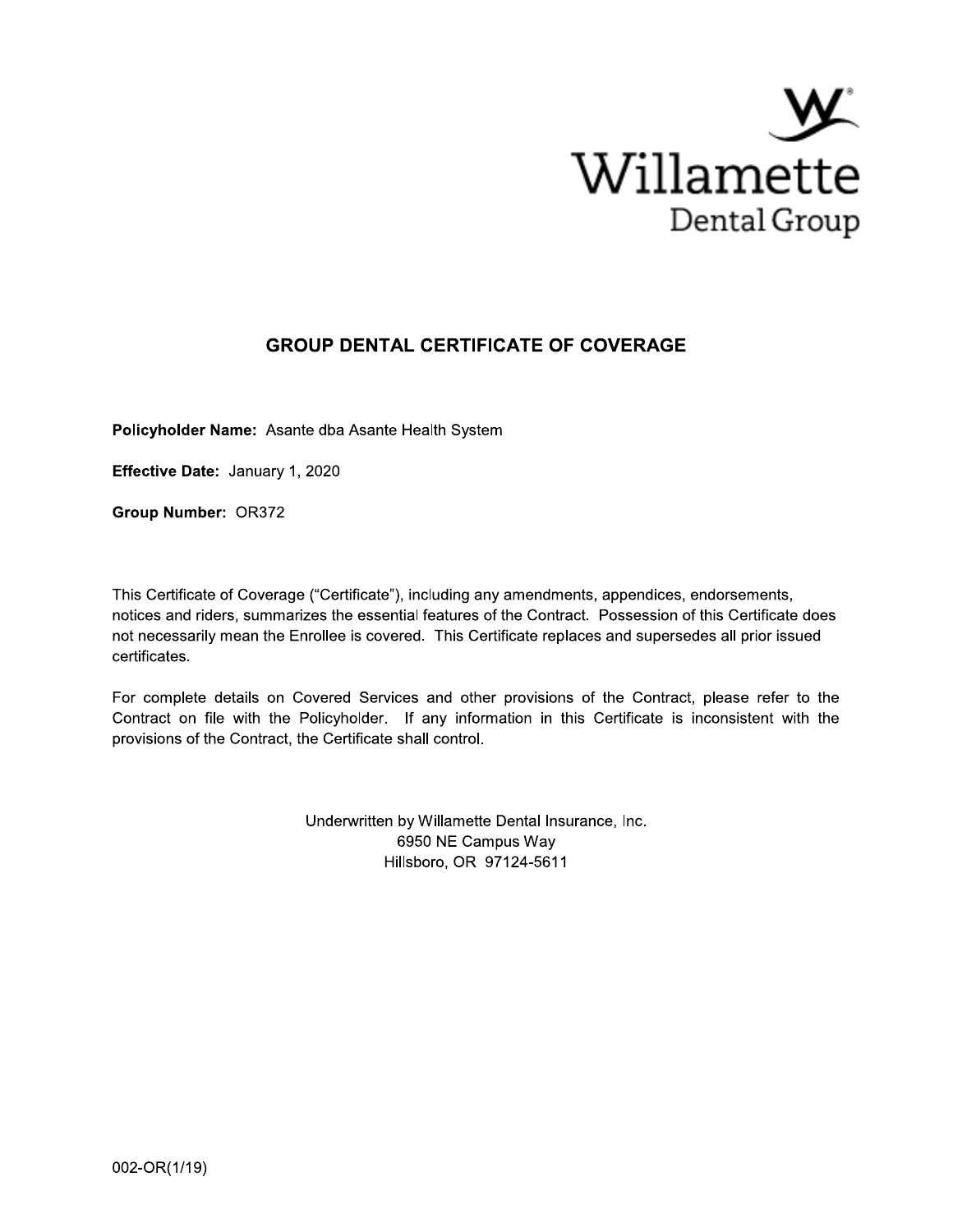|  | <b>TABLE OF CONTENTS</b> |
|--|--------------------------|
|  |                          |

| 2.1<br>2.2<br>2.3<br>2.4<br>2.5 |  |
|---------------------------------|--|
|                                 |  |
| 3.1<br>3.2<br>3.3               |  |
|                                 |  |
| 4.1<br>4.2<br>4.3<br>4.4<br>4.5 |  |
|                                 |  |
| 5.1<br>5.2                      |  |
|                                 |  |
|                                 |  |
| 6.1                             |  |
| 6.2                             |  |
| 6.3                             |  |
| 6.4<br>6.5                      |  |
| 6.6                             |  |
|                                 |  |
| 7.1                             |  |
| 7.2                             |  |
| 7.3                             |  |
| 7.4                             |  |
| 7.5<br>7.6                      |  |
| 7.7                             |  |
| 7.8                             |  |
|                                 |  |
|                                 |  |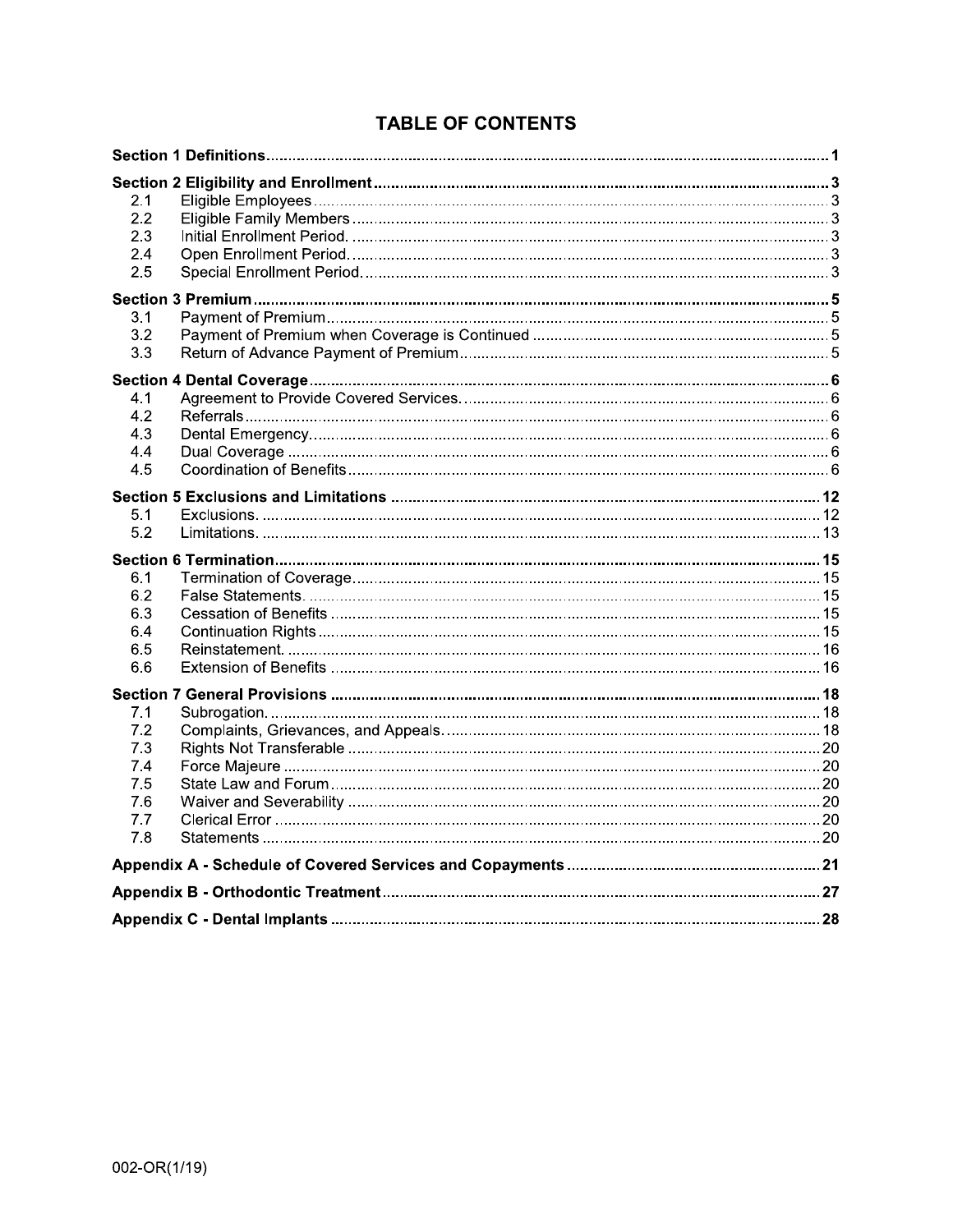## **Section 1 Definitions**

- $1.1$ "Child" means a child of the Member (or Member's spouse or Member's domestic partner). Child includes a natural child; stepchild; adopted child; child for whom the Member (or Member's spouse or Member's domestic partner) has assumed a legal obligation for total or partial support of the child in anticipation of adoption of the child; or child by virtue of court-appointed legal guardianship. "Placed" means the assumption by the Member of a legal obligation for total or partial support of the child in anticipation of adoption of the child. Child also includes a child for whom the Member (or Member's spouse or Member's domestic partner) is required to provide dental coverage by a legal qualified medical child support order (QMCSO).
- $1.2$ "Company" means Willamette Dental Insurance, Inc.
- $1.3$ "Contract" means the agreement between the Company and the Policyholder. The Contract, including the Application for Group Dental Coverage, appendices, amendments, and endorsements, if any, is the entire contract between the parties.
- $1.4$ "Copayment" means the fixed dollar amount that is the Enrollee's responsibility to pay under the Contract for each office visit or Covered Service. All Copayments are due at the time of visit or service.
- $1.5$ "Covered Service" means a dental service listed as covered in this Certificate for which benefits are provided to Enrollees.
- $1.6$ "Dental Emergency" means a dental condition manifesting itself by acute symptoms of sufficient severity requiring immediate attention, including the following conditions: acute infection; acute abscesses; severe tooth pain; unusual swelling of the face or gums; or a tooth that has been avulsed (knocked out).
- $1.7$ "Dentist" means a person licensed to practice dentistry in the state where treatment is provided.
- $1.8$ "Denturist" means a person licensed to engage in the practice of denture technology in the state where treatment is provided.
- $1.9$ "Dependent" means a spouse, domestic partner, or Child, who is eligible and enrolled for coverage.
- $1.10$ "Enrollee" means a Member or a Dependent.
- $1.11$ "Experimental or Investigational" means a service that is determined to be experimental or investigational. In determining whether services are Experimental or Investigational, the Company will consider the following:
	- a. Whether the services are in general use in the dental community in the state of Oregon;
	- b. Whether the services are under continued scientific testing and research;
	- c. Whether the services show a demonstrable benefit for a particular illness, disease, or condition; and
	- d. Whether the services are proven safe and effective.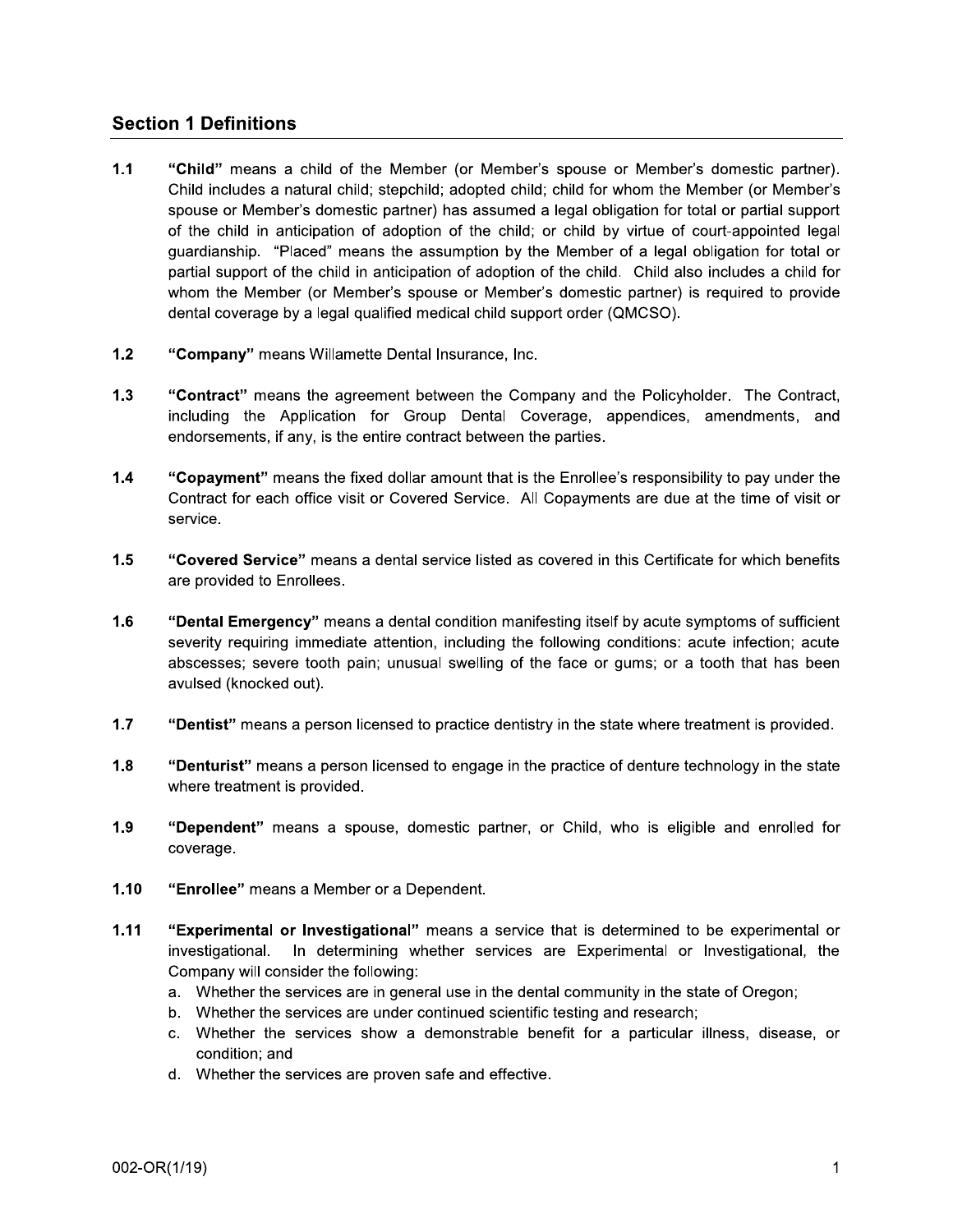- $1.12$ "General Office Visit Copayment" means the Copayment the Enrollee must pay for each visit for emergency, general, or orthodontic treatment.
- $1.13$ "Member" means an employee of the Policyholder, who is eligible and enrolled for coverage.
- $1.14$ "Non-Participating Provider" means a Dentist or Denturist who is not a Participating Provider.
- $1.15$ "Participating Provider" means Willamette Dental Group, P.C., and the Dentists and Denturists who are employees of Willamette Dental Group, P.C. The Participating Provider contracts with the Company to provide Covered Services to Enrollees. The Participating Provider agrees to charge Enrollees only the Copayments specified in the Contract for Covered Services.
- $1.16$ "Policyholder" means Asante dba Asante Health System, the legal entity that the Contract is issued to.
- $1.17$ "Premium" means the monthly payment the Policyholder must submit to the Company, including any Enrollee contributions, for coverage of each Enrollee.
- $1.18$ "Reasonable Cash Value" means the Participating Provider's usual and customary fee-forservice price of services.
- $1.19$ "Service Copayment" means the Copayment the Enrollee must pay for each dental service. Service Copayments are in addition to the General Office Visit Copayment or the Specialist Office Visit Copayment.
- $1.20$ "Specialist" means a Dentist professionally qualified as an endodontist, oral pathologist, oral surgeon, orthodontist, pediatric dentist, periodontist, or prosthodontist.
- $1.21$ "Specialist Office Visit Copayment" means the Copayment the Enrollee must pay for each visit for specialty treatment, including: endodontic services; oral surgery; periodontic services; or prosthodontic services.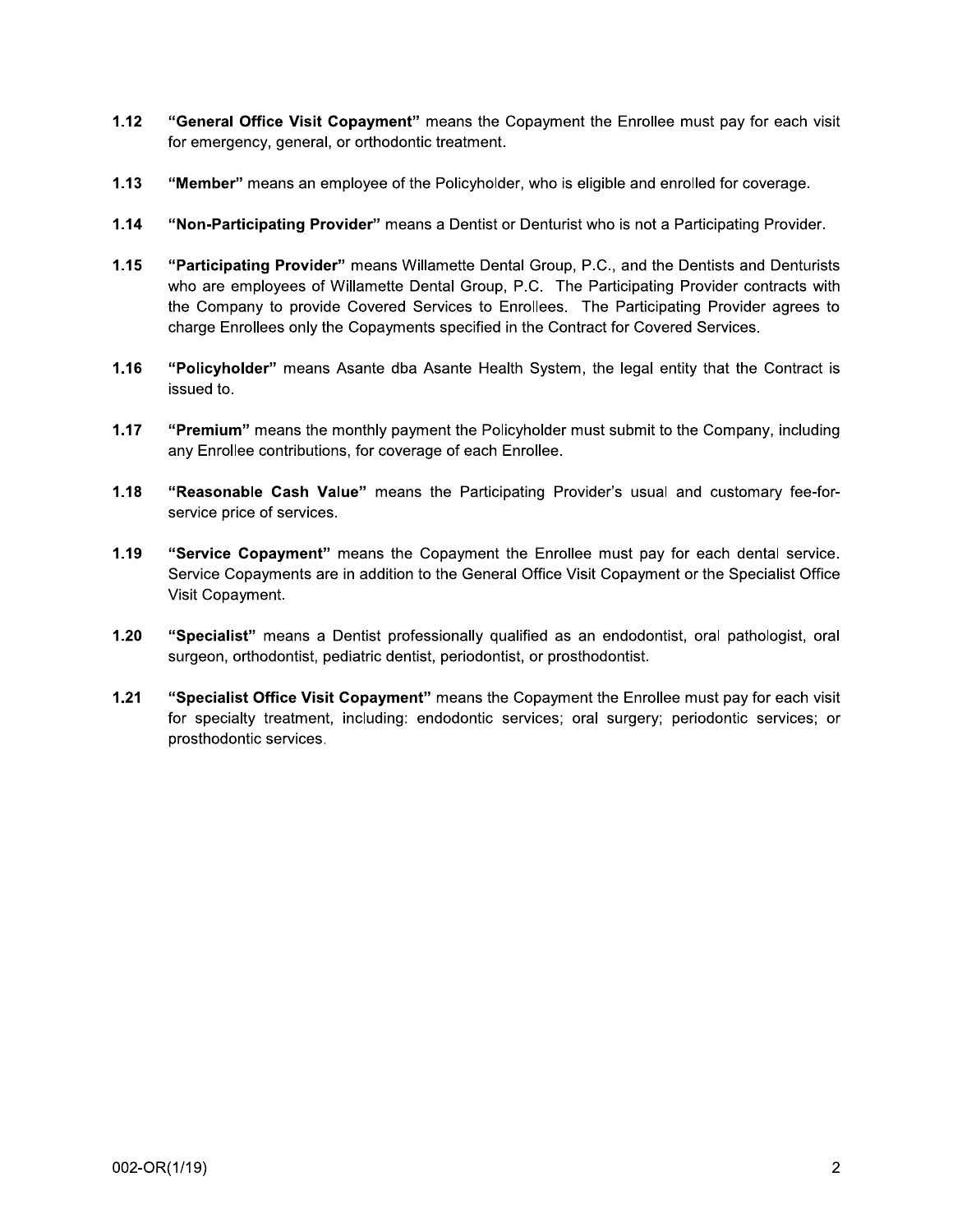## **Section 2 Eligibility and Enrollment**

- $2.1$ **Eligible Employees.** Employees must work a minimum of 20 hours each week to be eligible for coverage. Employees become eligible for coverage on the first day of the month following the date of hire for continuous employment.
- $2.2$ Eligible Family Members. The Policyholder or Company may require proof of eligibility periodically.
	- $2.2.1$ The spouse of the Member or the domestic partner of the Member who has entered into a state registered domestic partnership with the Member is eligible for coverage as a Dependent.
	- $2.2.2$ A Child is eligible for coverage as a Dependent to age 26.
	- $2.2.3$ A Child is eligible as a Dependent beyond the limiting age if all of the following conditions are met.
		- 1. The Child is and continues to be incapable of self-sustaining employment due to a developmental disability or physical handicap.
		- 2. The Child is and continues to be chiefly dependent upon the Member (or Member's spouse or Member's domestic partner) for support and maintenance.
		- 3. The Company receives proof of disability or handicap within 31 days after the Child's attainment of the limiting age. The Company may request proof annually.
- Initial Enrollment Period. The eligible employee must submit an enrollment application to the  $2.3$ Policyholder for himself/herself and any eligible persons to be covered within 31 days after attaining initial eligibility. Coverage begins on the date the eligible employee attains initial eligibility. Eligible employees and their eligible family members who do not enroll during the initial enrollment period may enroll only during an open enrollment period or a special enrollment period.
- $2.4$ Open Enrollment Period. Eligible employees and their eligible family members may enroll during the open enrollment period by submitting an enrollment application to the Policyholder. Coverage will begin on the anniversary date of the Contract.
- $2.5$ Special Enrollment Period. A special enrollment period is granted for employees and their eligible family members after the triggering events described below.
	- $2.5.1$ Birth or Adoption. A newborn Child may be enrolled following the birth and an adopted Child may be enrolled upon placement for adoption. If additional Premium is required, the additional Premium must be paid within 60 days after the eligible Child's birth for newborn Children or 60 days after the date of placement for adoption or following assumption of a legal obligation for the Child's support for an adopted Child. To ensure timely provision of services, an enrollment application should be submitted to complete the enrollment of a newborn Child or adopted Child even if additional Premium is not required. Coverage will begin on the newborn Child's date of birth or on the adopted Child's date of placement for adoption or assumption of a legal obligation for the Child's support in anticipation of adoption of the Child.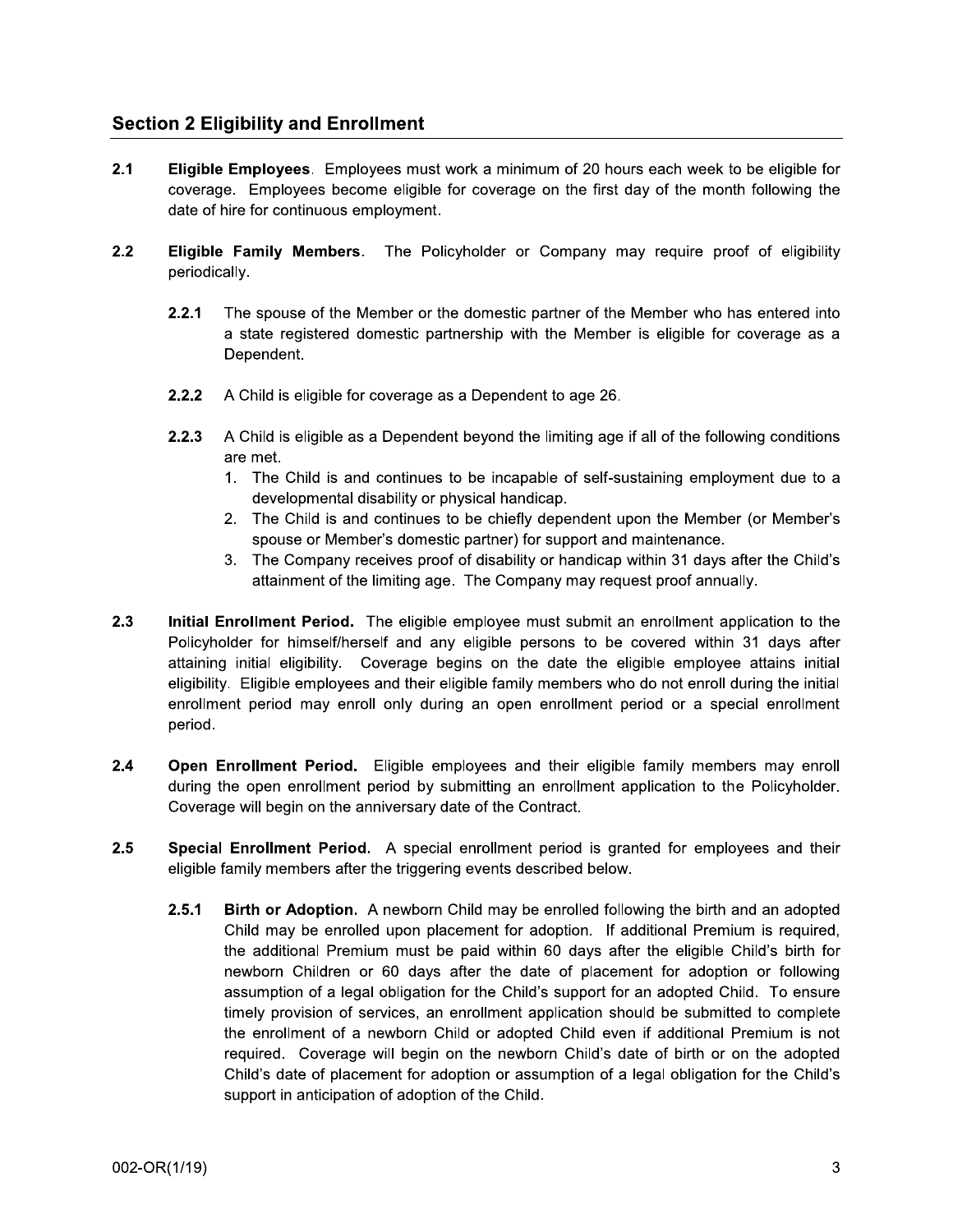- $2.5.2$ Newly Acquired Family Members. Eligible employees and their newly acquired family members may enroll following marriage or registration of a domestic partnership; court appointed legal quardianship of a Child; or issuance of a QMCSO by submitting an enrollment application and the applicable Premium to the Policyholder no later than 60 days after the event. Eligible employees or eligible family members may enroll if he/she becomes newly eligible for premium assistance under Children's Health Insurance Program (CHIP) or Medicaid by submitting an enrollment application and the applicable Premium to the Policyholder no later than 60 days after the determination for eligibility of premium assistance. Coverage will begin on the first day of the month after receipt of the enrollment application.
- $2.5.3$ Loss of Coverage. Eligible employees or their eligible family members may enroll following the loss of coverage under another dental plan. Reasons for the loss of coverage may include exhaustion of COBRA continuation coverage, loss of eligibility (including as a result of legal separation, divorce, dissolution of domestic partnership, death, termination of employment, or reduction in the number of hours of employment), termination of premium assistance under CHIP or Medicaid, or reduction in employer contribution towards coverage. An enrollment application must be submitted no later than 60 days after the loss of coverage or no later than 60 days if the loss of coverage was CHIP or Medicaid. Coverage will begin on the first day of the month after receipt of the enrollment application.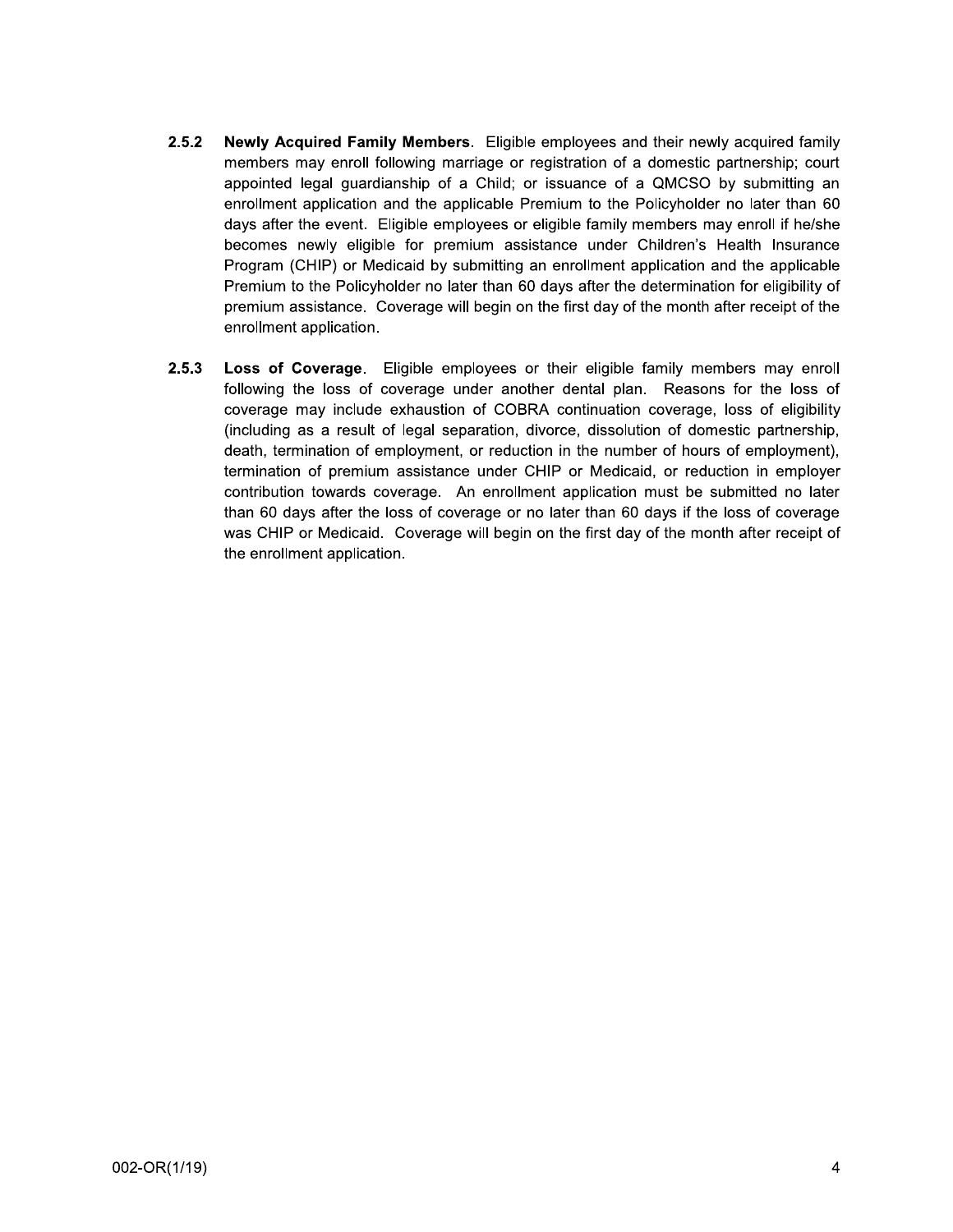## **Section 3 Premium**

- $3.1$ Payment of Premium. The payment of the Premium for each Enrollee is due on the first day of each month. The payment of the Premium must be submitted to the Company for all Enrollees in a single lump sum. A 30-day grace period is granted for payment of the Premium. If the Premium remains unpaid at the end of the grace period, the Company is released from all further obligations under the Contract. Only Enrollees for whom the Premium has been paid are entitled to Covered Services.
- $3.2$ Payment of Premium when Coverage is Continued. If the Enrollee is eligible for continuation rights and elects to continue coverage, the Enrollee must submit timely payment of the Premium through the Policyholder.
- $3.3$ Return of Advance Payment of Premium. The Company will refund to the Policyholder any advanced Premium payments paid for coverage after the termination of the Contract. The Policyholder must promptly notify all Enrollees of the termination of the Contract. The Participating Provider is entitled to payment of the Reasonable Cash Value of the services provided if an Enrollee receives benefits after the date of termination or for any period for which the Premium is unpaid.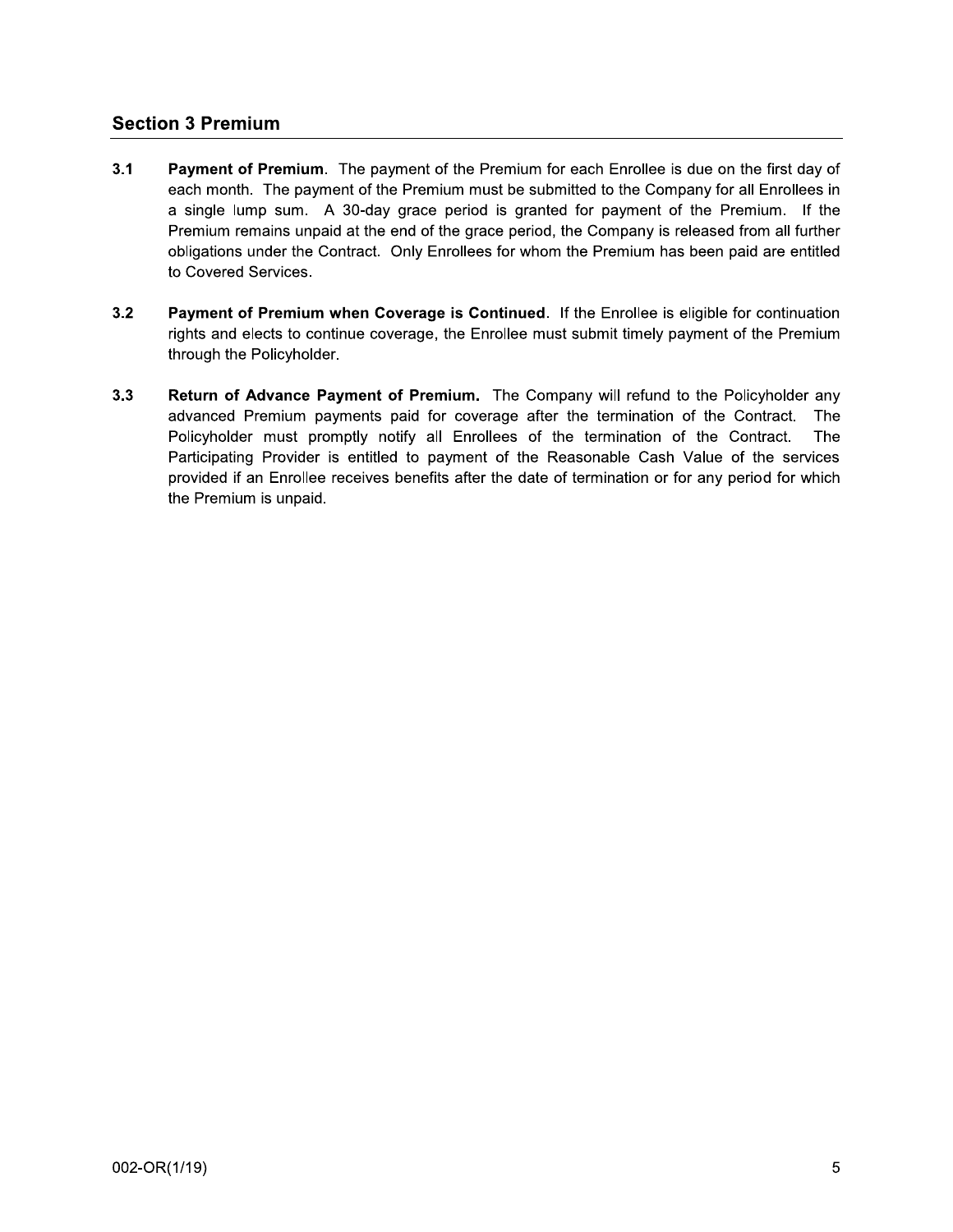## **Section 4 Dental Coverage**

- $4.1$ Agreement to Provide Covered Services. The Company agrees to provide benefits for prescribed Covered Services listed as covered in the appendices. Covered Services must be provided by a Participating Provider, except as specified otherwise. All Covered Services are expressly subject to the Copayments, exclusions, limitations, and all other provisions of the Contract.
- $4.2$ Referrals. The Participating Provider may refer Enrollees to a Specialist or Non-Participating Provider for Covered Services. The Company agrees to provide benefits for Covered Services provided by a Specialist or Non-Participating Provider only if:
	- a. The Participating Provider refers the Enrollee;
	- b. The Covered Services are specifically authorized by the Participating Provider's referral; and
	- c. The Covered Services are listed as covered in the appendices and are not otherwise limited or excluded.

#### **Dental Emergency.**  $4.3$

- Participating Providers will provide treatment for Dental Emergencies during office hours.  $4.3.1$ The Company will provide benefits for Covered Services provided by Participating Providers for treatment of a Dental Emergency. If the Participating Providers' offices are closed, the Enrollee may access after-hours telephonic clinical assistance by calling the Appointment Center at 1.855.4DENTAL (1-855-433-6825). There is no cost for accessing after-hours telephonic clinical assistance.
- $4.3.2$ The Enrollee may seek treatment for a Dental Emergency from a Non-Participating Provider if the Enrollee is 50 miles or more from any Participating Provider office. The Company will reimburse the Enrollee up to the out of area emergency reimbursement amount less any Copayments for the cost of the Covered Services. The Enrollee must submit a written request for reimbursement to the Company no later than 6 months after the date of service. The written request should include the Enrollee's signature; the attending Non-Participating Provider's signature; and the attending Non-Participating Provider's itemized statement. Additional information, including X-rays and other data, may be requested by the Company to process the request. The benefit for out of area Dental Emergency treatment will not be provided if the requested information is not received.
- 4.4 Dual Coverage. A Member may not be covered more than once as a Member under the Contract.
- $4.5$ Coordination of Benefits. This Coordination of Benefits (COB) provision applies when a person has dental care coverage under more than one Plan. Plan is defined below. The Order of Benefit Determination Rules govern the order in which each Plan will pay benefits for covered services. The Plan that pays first is called the Primary plan. The primary plan must pay benefits in accordance with its policy terms without regard to the possibility that another Plan may cover some expenses. The Plan that pays after the primary plan is the secondary plan. The secondary plan may reduce the benefits it pays so that payments from all Plans do not exceed 100% of the total Allowable Expense.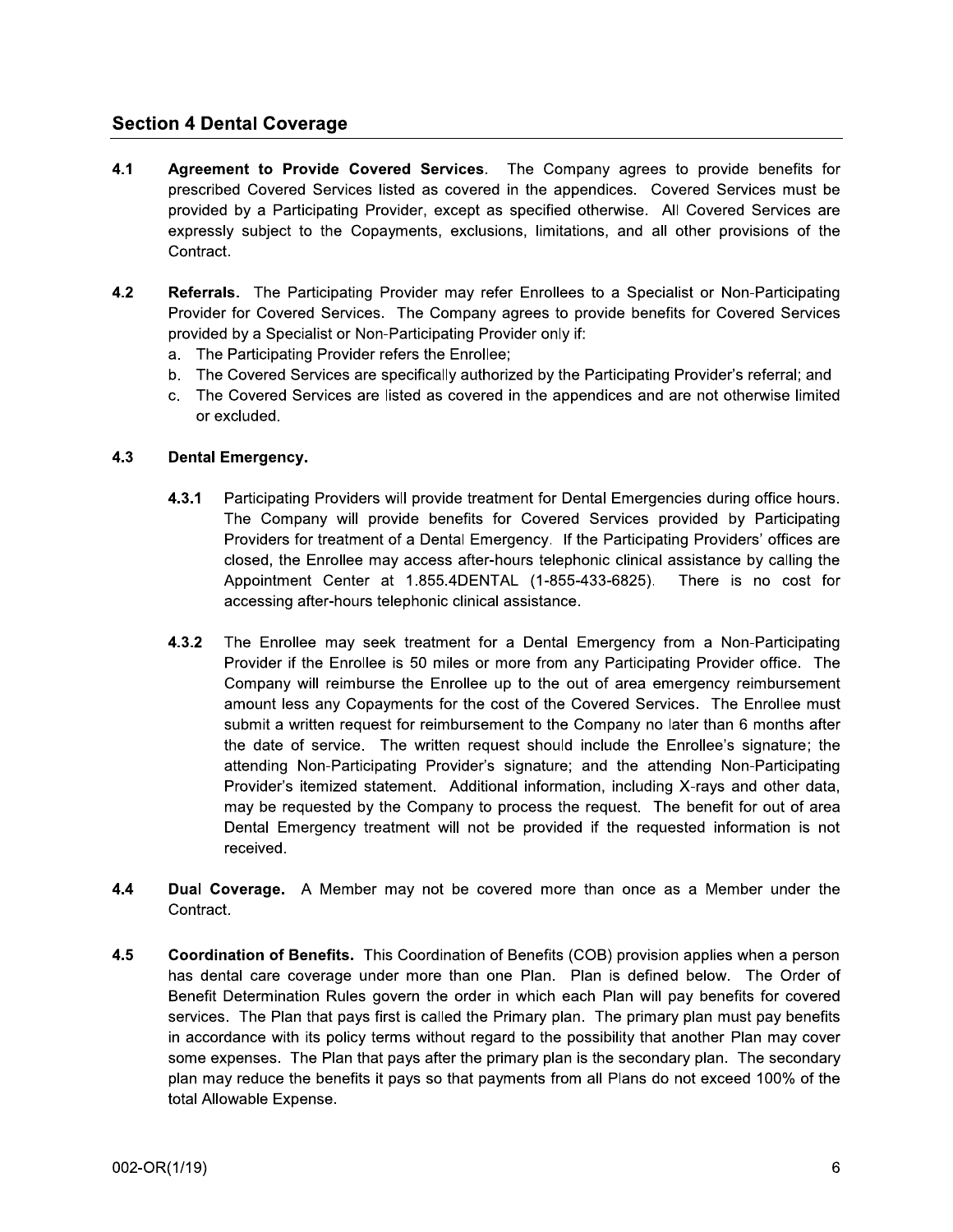#### $4.5.1$ **Definitions**

- a. A Plan is any of the following that provides benefits or services for medical or dental care or treatment. If separate contracts are used to provide coordinated coverage for members of a group, the separate contracts are considered parts of the same Plan and there is no COB among those separate contracts.
	- 1. Plan includes: group and individual health insurance contracts; health maintenance organization (HMO) contracts; Closed Panel Plans or other forms of group or group-type coverage (whether insured or uninsured); medical care components of group long term care contracts, such as skilled nursing care; and Medicare or any other federal governmental plan, as permitted by law and group and individual insurance contracts and subscriber contracts that pay or reimburse for the cost of dental care.
	- 2. Plan does not include: hospital indemnity coverage or other fixed indemnity coverage; accident only coverage; specified disease or specified accident coverage; school accident type coverage; benefits for non-medical components of group long-term care policies; Medicare supplement policies; Medicaid policies; or coverage under other federal governmental plans, unless permitted by law. Each contract for coverage under subsection 4.5.1.a.1. or 4.5.1.a.2. is a separate Plan. If a Plan has two parts and COB rules apply only to one of the two, each of the parts is treated as a separate Plan.
- b. This Plan means, in this COB provision, the part of the contract providing benefits to which the COB provision applies and which may be reduced because of the benefits of other Plans. Any other part of the contract providing benefits is separate from This Plan. A contract may apply one COB provision to certain benefits, such as dental benefits, coordinating only with similar benefits, and may apply another COB provision to coordinate other benefits.
- The Order of Benefit Determination Rules determine whether This Plan is a primary c. plan or secondary plan when the person has health care coverage under more than one Plan. When This Plan is primary, it determines payment for its benefits first before those of any other Plan without considering any other Plan's benefits. When This Plan is secondary, it determines its benefits after those of another Plan and may reduce the benefits it pays so that all plan benefits do not exceed 100% of the total Allowable Expense.
- d. Allowable Expense is a health care expense, including deductibles, coinsurance and Copayments, that is covered at least in part by any Plan covering the person. When a Plan provides benefits in the form of services, the Reasonable Cash Value of each service will be considered an Allowable Expense and a benefit paid. An expense that is not covered by any Plan covering the person is not an Allowable Expense. In addition, any expense that a provider by law or in accordance with a contractual agreement is prohibited from charging a covered person is not an Allowable Expense. The following are examples of expenses that are not Allowable Expenses:
	- 1. The difference between the cost of a semi-private hospital room and a private hospital room is not an Allowable Expense, unless one of the Plans provides coverage for private hospital room expenses.
	- 2. If a person is covered by 2 or more Plans that compute their benefit payments on the basis of usual and customary fees or relative value schedule reimbursement methodology or other similar reimbursement methodology, any amount in excess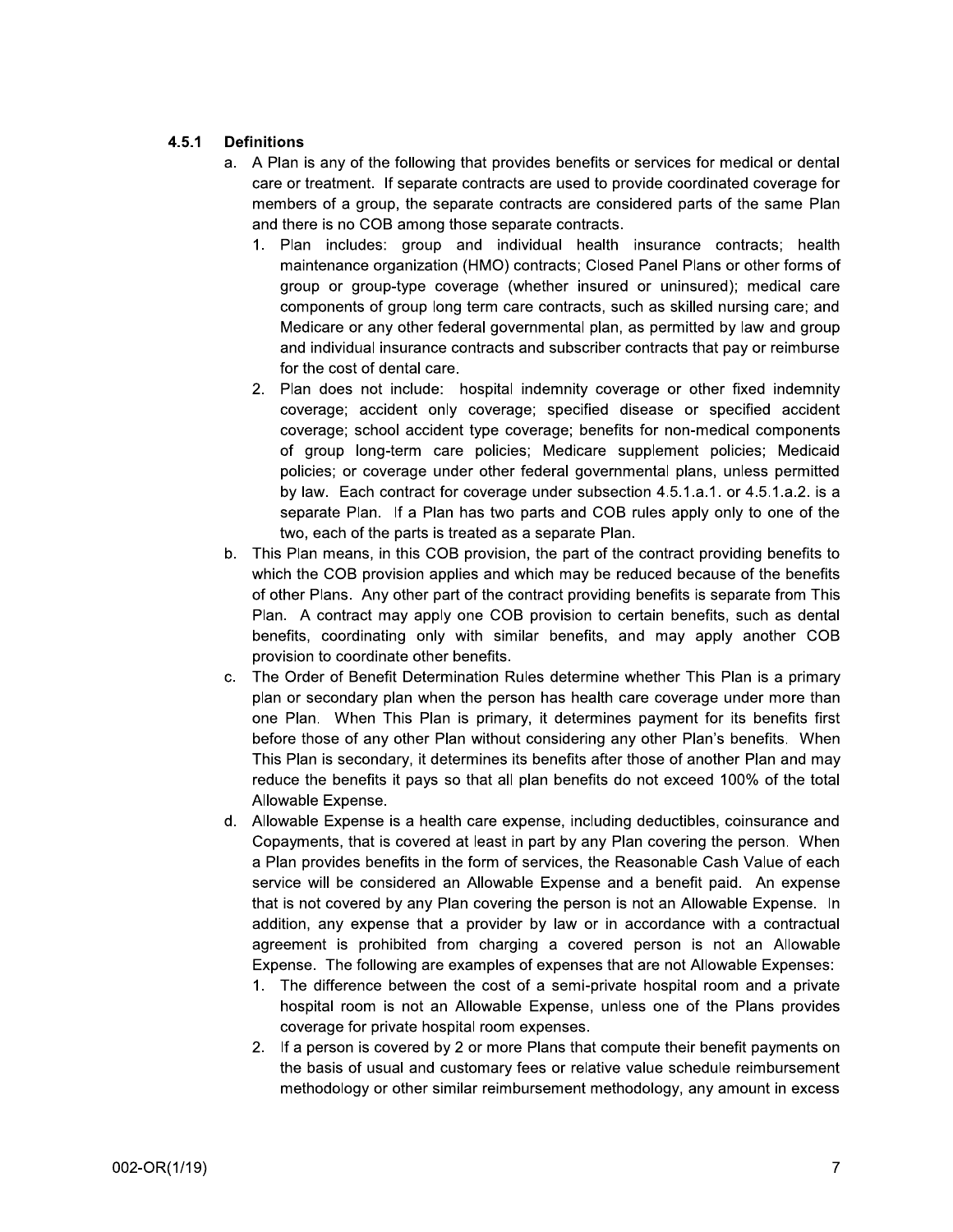of the highest reimbursement amount for a specific benefit is not an Allowable Expense.

- 3. If a person is covered by 2 or more Plans that provide benefits or services on the basis of negotiated fees, an amount in excess of the highest of the negotiated fees is not an Allowable Expense.
- 4. If a person is covered by one Plan that calculates its benefits or services on the basis of usual and customary fees or relative value schedule reimbursement methodology or other similar reimbursement methodology and another Plan that provides its benefits or services on the basis of negotiated fees, the primary plan's payment arrangement shall be the Allowable Expense for all Plans. However, if the provider has contracted with the secondary plan to provide the benefit or service for a specific negotiated fee or payment amount that is different than the primary plan's payment arrangement and if the provider's contract permits, the negotiated fee or payment shall be the Allowable Expense used by the secondary plan to determine its benefits.
- 5. The amount of any benefit reduction by the primary plan because a covered person has failed to comply with the Plan provisions is not an Allowable Expense. Examples of these types of plan provisions include second surgical opinions, precertification of admissions, and preferred provider arrangements.
- e. Closed Panel Plan is a Plan that provides health care benefits to covered persons primarily in the form of services through a panel of providers that has contracted with or is employed by the Plan, and that excludes coverage for services provided by other providers, except in cases of emergency or referral by a panel member.
- $f_{\cdot}$ Custodial Parent is the parent awarded custody by a court decree or, in the absence of a court decree, is the parent with whom the Child resides more than one half of the calendar year excluding any temporary visitation.
- $4.5.2$ Order of Benefit Determination Rules. When a person is covered by two or more Plans, the rules for determining the order of benefit payments are as follows:
	- a. The primary plan pays or provides its benefits according to its terms of coverage and without regard to the benefits under any other Plan.
	- b. 1. Except as provided in Paragraph 2, a Plan that does not contain a coordination of benefits provision that is consistent with state regulation regarding coordination of benefits is always primary unless the provisions of both Plans state that the complying plan is primary.
		- 2. Coverage that is obtained by virtue of membership in a group and designed to supplement a part of a basic package of benefits may provide that this supplementary coverage shall be excess to any other parts of the Plan provided by the contract holder. Examples of these types of situations are major medical coverages that are superimposed over base plan hospital and surgical benefits, and insurance type coverages that are written in connection with a Closed Panel Plan to provide out-of-network benefits.
	- c. A Plan may consider the benefits paid or provided by another Plan in calculating payment of its benefits only when it is secondary to that other Plan.
	- Each Plan determines its order of benefits using the first of the following rules that d. apply:
		- 1. Non-Dependent or Dependent. The Plan that covers the person other than as a dependent, for example as an employee, member, subscriber or retiree is the primary plan and the Plan that covers the person as a dependent is the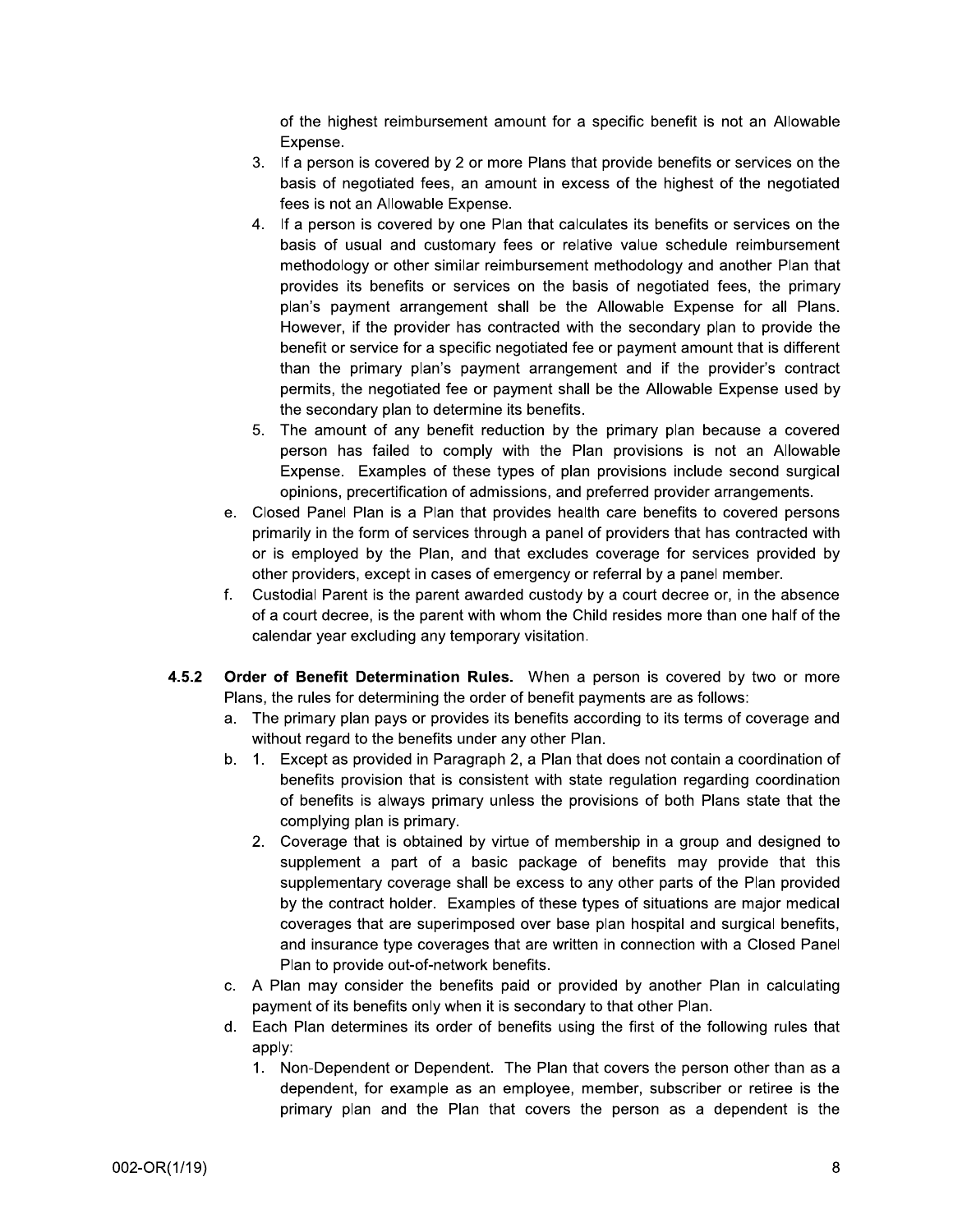secondary plan. However, if the person is a Medicare beneficiary and, as a result of federal law, Medicare is secondary to the Plan covering the person as a dependent; and primary to the Plan covering the person as other than a dependent (e.g. a retired employee); then the order of benefits between the two Plans is reversed so that the Plan covering the person as an employee, member, subscriber or retiree is the secondary plan and the other Plan is the primary plan.

- Dependent Child Covered Under More Than One Plan. Unless there is a court  $2.$ decree stating otherwise, when a Child is covered by more than one Plan the order of benefits is determined as follows:
	- a) For a Child whose parents are married or are living together, whether or not they have ever been married: The Plan of the parent whose birthday falls earlier in the calendar year is the primary plan; or if both parents have the same birthday, the Plan that has covered the parent the longest is the primary plan.
	- b) For a Child whose parents are divorced or separated or not living together, whether or not they have ever been married:
		- (i) If a court decree states that one of the parents is responsible for the Child's health care expenses or health care coverage and the Plan of that parent has actual knowledge of those terms, that Plan is primary. This rule applies to plan years commencing after the Plan is given notice of the court decree;
		- (ii) If a court decree states that both parents are responsible for the Child's health care expenses or health care coverage, the provisions of Subparagraph a) above shall determine the order of benefits;
		- (iii) If a court decree states that the parents have joint custody without specifying that one parent has responsibility for the health care expenses or health care coverage of the Child, the provisions of Subparagraph a) above shall determine the order of benefits; or
		- (iv) If there is no court decree allocating responsibility for the Child's health care expenses or health care coverage, the order of benefits for the Child are as follows:
			- The Plan covering the Custodial parent;
			- The Plan covering the spouse or domestic partner of the Custodial parent;
			- The Plan covering the non-Custodial Parent; and then
			- The Plan covering the spouse or domestic partner of the non-**Custodial Parent.**
	- c) For a Child covered under more than one Plan of individuals who are not the parents of the Child, the provisions of Subparagraph a) or b) above shall determine the order of benefits as if those individuals were the parents of the Child.
	- d) For a Child:
		- (i) Who has coverage under either or both parents' plans and also has coverage as a dependent under a spouse's or domestic partner's plan, the Longer or Shorter Length of Coverage rule in subsection 4.5.2.d.5 applies.
		- (ii) In the event the Child's coverage under his or her spouse's or domestic partner's plan began on the same date as the Child's coverage under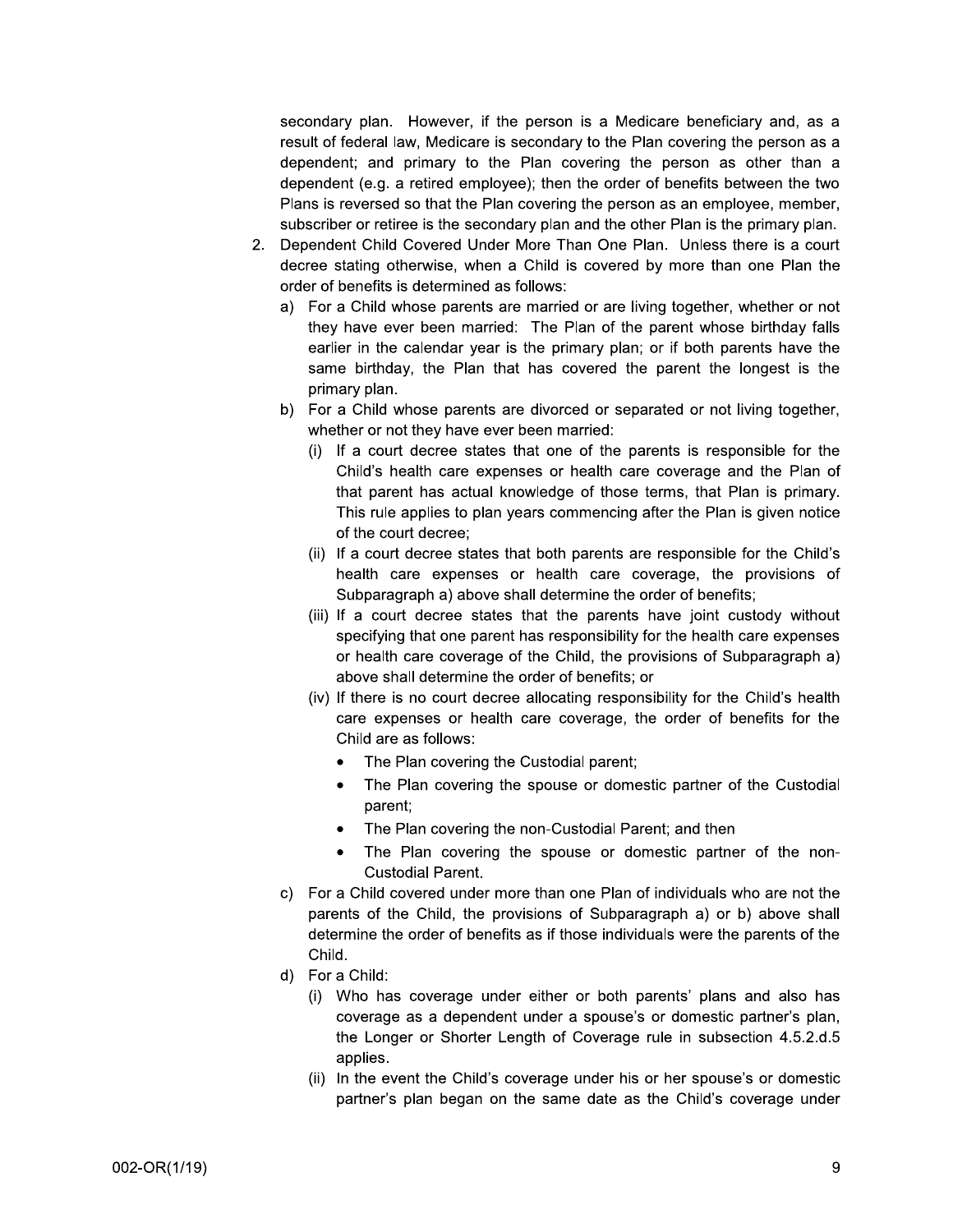either or both parents' plans, the order of benefits shall be determined by applying the birthday rule in subparagraph a) to the Child's parent and the Child's spouse or domestic partner.

- 3. Active Employee or Retired or Laid-off Employee. The Plan that covers a person as an active employee, that is, an employee who is neither laid off nor retired, is the primary plan. The Plan covering that same person as a retired or laid-off employee is the secondary plan. The same would hold true if a person is a dependent of an active employee and that same person is a dependent of a retired or laid-off employee. If the other Plan does not have this rule, and as a result, the Plans do not agree on the order of benefits, this rule is ignored. This rule does not apply if subsection 4.5.2.d.1 can determine the order of benefits.
- 4. COBRA or State Continuation Coverage. If a person whose coverage is provided pursuant to COBRA or under a right of continuation provided by state or other federal law is covered under another Plan, the Plan covering the person as an employee, member, subscriber or retiree or covering the person as a dependent of an employee, member, subscriber or retiree is the primary plan and the COBRA or state or other federal continuation coverage is the secondary plan. If the other Plan does not have this rule, and as a result, the Plans do not agree on the order of benefits, this rule is ignored. This rule does not apply if subsection 4.5.2.d.1. can determine the order of benefits.
- 5. Longer or Shorter Length of Coverage. The Plan that covered the person as an employee, member, subscriber or retiree longer is the primary plan and the Plan that covered the person the shorter period of time is the secondary plan.
- 6. If the preceding rules do not determine the order of benefits, the Allowable Expenses shall be shared equally between the Plans meeting the definition of Plan. In addition, This plan will not pay more than it would have paid had it been the primary plan.

#### $4.5.3$ **Effect on the Benefits of This Plan.**

- a. When This Plan is secondary, it may reduce its benefits so that the total benefits paid or provided by all Plans during a plan year are not more than the total Allowable Expenses. In determining the amount to be paid for any Covered Service, the secondary plan will calculate the benefits it would have paid in the absence of other dental care coverage and apply that calculated amount to any Allowable Expense under its Plan that is unpaid by the primary plan. The secondary plan may then reduce its payment by the amount so that, when combined with the amount paid by the primary plan, the total benefits paid or provided by all Plans for the Covered Service do not exceed the total Allowable Expense for that Covered Service. In addition, the secondary plan shall credit to its plan deductible any amounts it would have credited to its deductible in the absence of other health care coverage.
- b. If a covered person is enrolled in two or more Closed Panel Plans and if, for any reason, including the provision of service by a non-panel provider, benefits are not payable by one Closed Panel Plan, COB shall not apply between that Plan and other **Closed Panel Plans.**
- $4.5.4$ Right to Receive and Release Needed Information. Certain facts about dental care coverage and services are needed to apply these COB rules and to determine benefits payable under This Plan and other Plans. The Participating Provider may get the facts it needs from or give them to other organizations or persons for the purpose of applying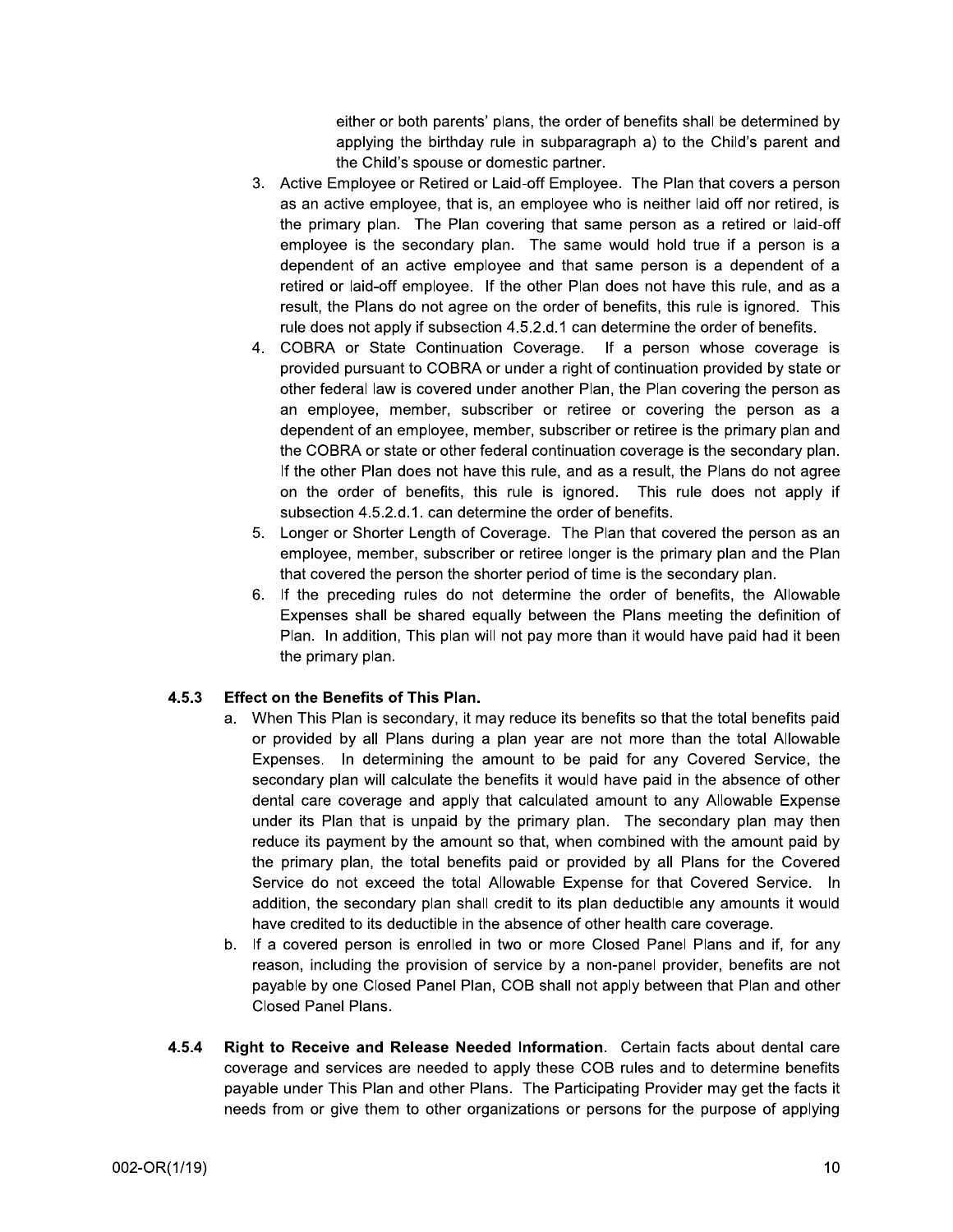these rules and determining benefits payable under This Plan and other Plans covering the person claiming benefits. The Participating Provider need not tell, or get the consent of, any person to do this. Each person claiming benefits under This Plan must give the Participating Provider any facts it needs to apply those rules and determine benefits payable.

- $4.5.5$ Facility of Payment. A payment made under another Plan may include an amount that should have been paid under This Plan. If it does, the Participating Provider may pay that amount to the organization that made that payment. That amount will then be treated as though it were a benefit paid under This Plan. The Participating Provider will not have to pay that amount again. The term "payment made" includes providing benefits in the form of services, in which case "payment made" means the Reasonable Cash Value of the benefits provided in the form of services.
- $4.5.6$ Right of Recovery. If the amount of the payments made by the Participating Provider is more than it should have paid under this COB provision, it may recover the excess from one or more of the persons it has paid or for whom it has paid; or any other person or organization that may be responsible for the benefits or services provided for the covered person. The "amount of the payments made" includes the Reasonable Cash Value of any benefits provided in the form of services.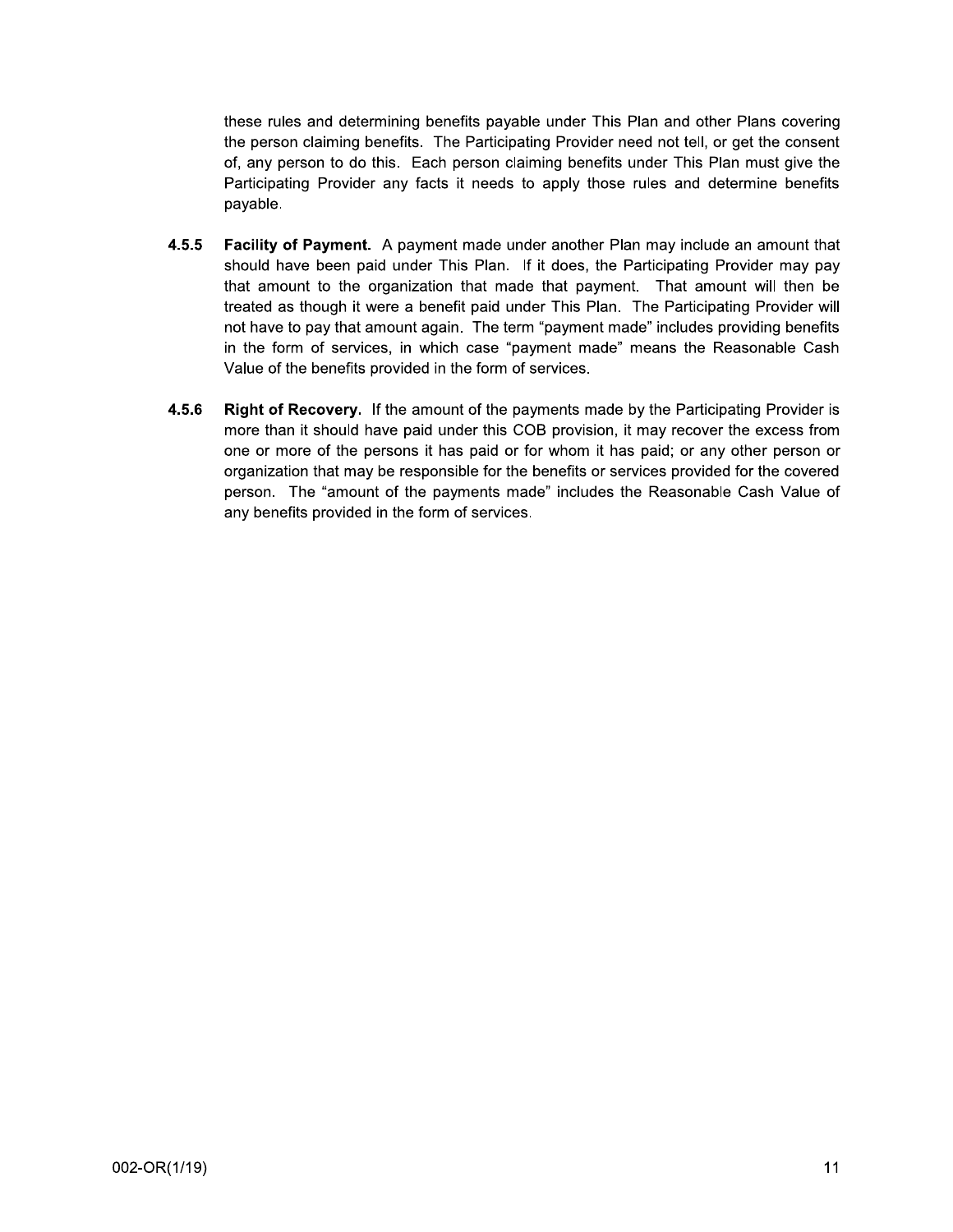## **Section 5 Exclusions and Limitations**

- $5.1$ **Exclusions.** The Company does not provide benefits for any of the following conditions, treatments, services, or for any direct complications or consequences thereof. The Company does not provide benefits for excluded services even if approved, prescribed, or recommended by a Participating Provider.
	- $5.1.1$ Bridges, crowns, dentures, or prosthetic devices requiring multiple treatment dates or fittings, if the prosthetic item is installed or delivered more than 60 days after termination of coverage.
	- The completion or delivery of treatments or services initiated prior to the effective date of  $5.1.2$ coverage under the Contract, including the following:
		- a. Endodontic services and prosthetic services;
		- b. An appliance or modification of one, if an impression for it was made prior to the effective date of coverage under the Contract; or
		- c. A crown, bridge, or cast or processed restoration, if the tooth was prepared prior to the effective date of coverage under the Contract.

Such services are the liability of the Enrollee, prior dental plan, and provider.

- $5.1.3$ Endodontic therapy completed more than 60 days after termination of coverage.
- $5.1.4$ Exams or consultations needed solely in connection with a service that is not covered.
- $5.1.5$ Experimental or Investigational services and related exams or consultations.
- $5.1.6$ Full mouth reconstruction, including the extensive restoration of the mouth with crowns, bridges, or implants; and occlusal rehabilitation, including crowns, bridges, or implants used for the purpose of splinting, altering vertical dimension, restoring occlusions or correcting attrition, abrasion, or erosion.
- $5.1.7$ General anesthesia or moderate sedation.
- $5.1.8$ Hospitalization care outside of a dental office for dental procedures, physician services, or facility fees, except as covered under Section 5.2.5.
- $5.1.9$ Nightguards.
- 5.1.10 Orthognathic surgery.
- 5.1.11 Personalized restorations.
- 5.1.12 Plastic, reconstructive, or cosmetic surgery and other services, which are primarily intended to improve, alter, or enhance appearance.
- 5.1.13 Prescription and over-the-counter drugs and pre-medications.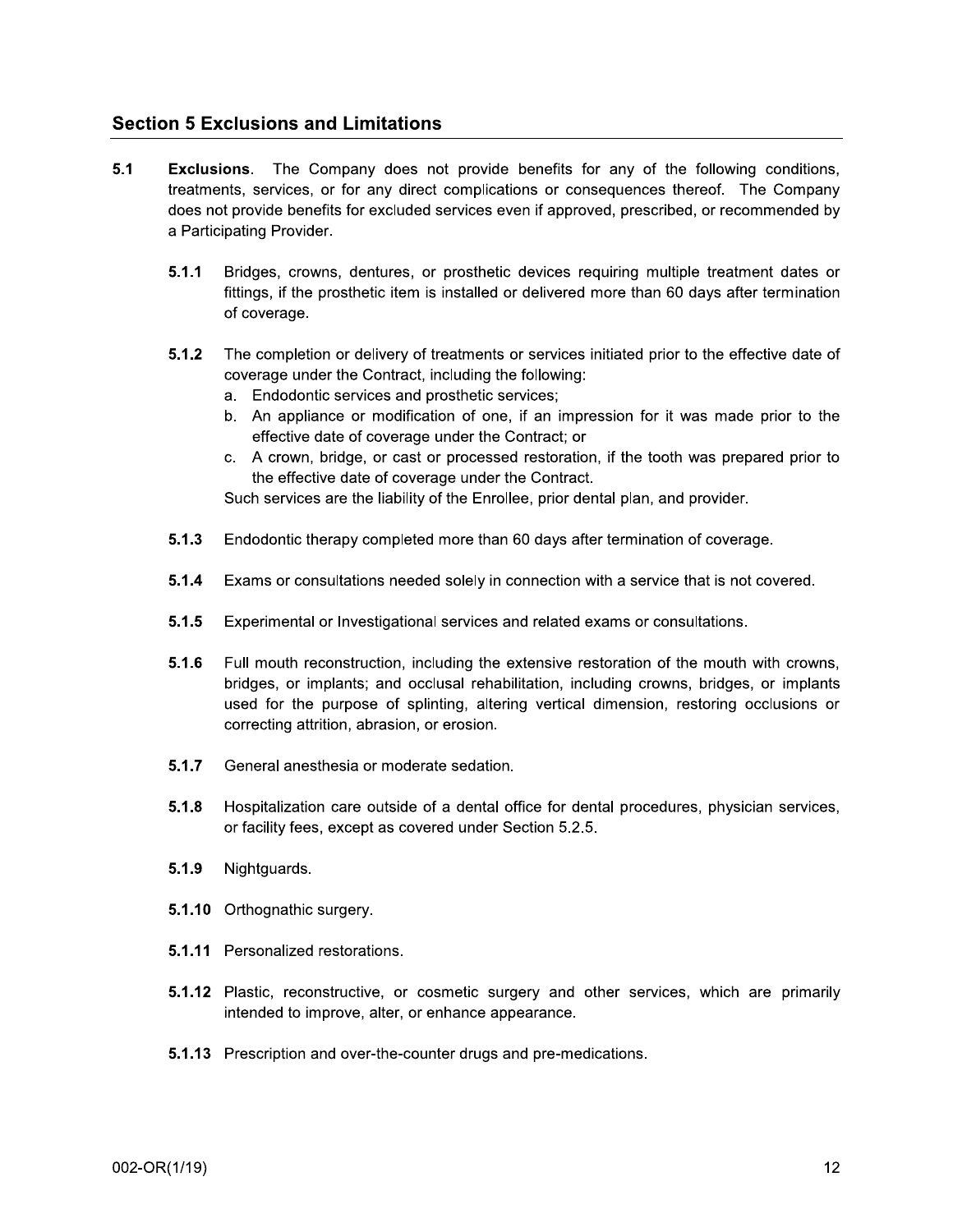- 5.1.14 Provider charges for a missed appointment or appointment cancelled without 24 hours prior notice.
- 5.1.15 Replacement of dental appliances that are damaged due to abuse, misuse, or neglect.
- 5.1.16 Replacement of lost, missing, or stolen dental appliances.
- 5.1.17 Replacement of sound restorations.
- 5.1.18 Services and related exams or consultations that are not within the prescribed treatment plan or are not recommended and approved by the Participating Provider.
- 5.1.19 Services and related exams or consultations to the extent they are not necessary for the diagnosis, care, or treatment of the condition involved.
- 5.1.20 Services by any person other than a Dentist, Denturist, hygienist, or dental assistant within the scope of his or her license.
- **5.1.21** Services for the diagnosis or treatment of temporomandibular joint disorders.
- 5.1.22 Services for the treatment of an injury or disease that is covered under workers' compensation or that are an employer's responsibility.
- 5.1.23 Services for the treatment of injuries sustained while practicing for or competing in a professional athletic contest of any kind.
- 5.1.24 Services for the treatment of intentionally self-inflicted injuries.
- 5.1.25 Services for which coverage is available under any federal, state, or other governmental program, unless required by law.
- **5.1.26** Services that are not listed as covered in the appendices.
- 5.1.27 Services where there is no evidence of pathology, dysfunction, or disease other than covered preventive services.

#### $5.2$ Limitations.

- $5.2.1$ Alternate Services. If alternative services can be used to treat a condition, the service recommended by the Participating Provider is covered. If the Enrollee elects a service that is more costly than the service the Participating Provider has approved, the Enrollee is responsible for the Copayment for the recommended covered service plus the cost differential between the Reasonable Cash Value of the recommended service and the Reasonable Cash Value of the more costly requested service.
- $5.2.2$ **Congenital Malformations.** Services listed in Appendix A which are provided to correct congenital or developmental malformations of the teeth and supporting structure will be covered if primarily for the purpose of controlling or eliminating infection, controlling or eliminating pain, or restoring function.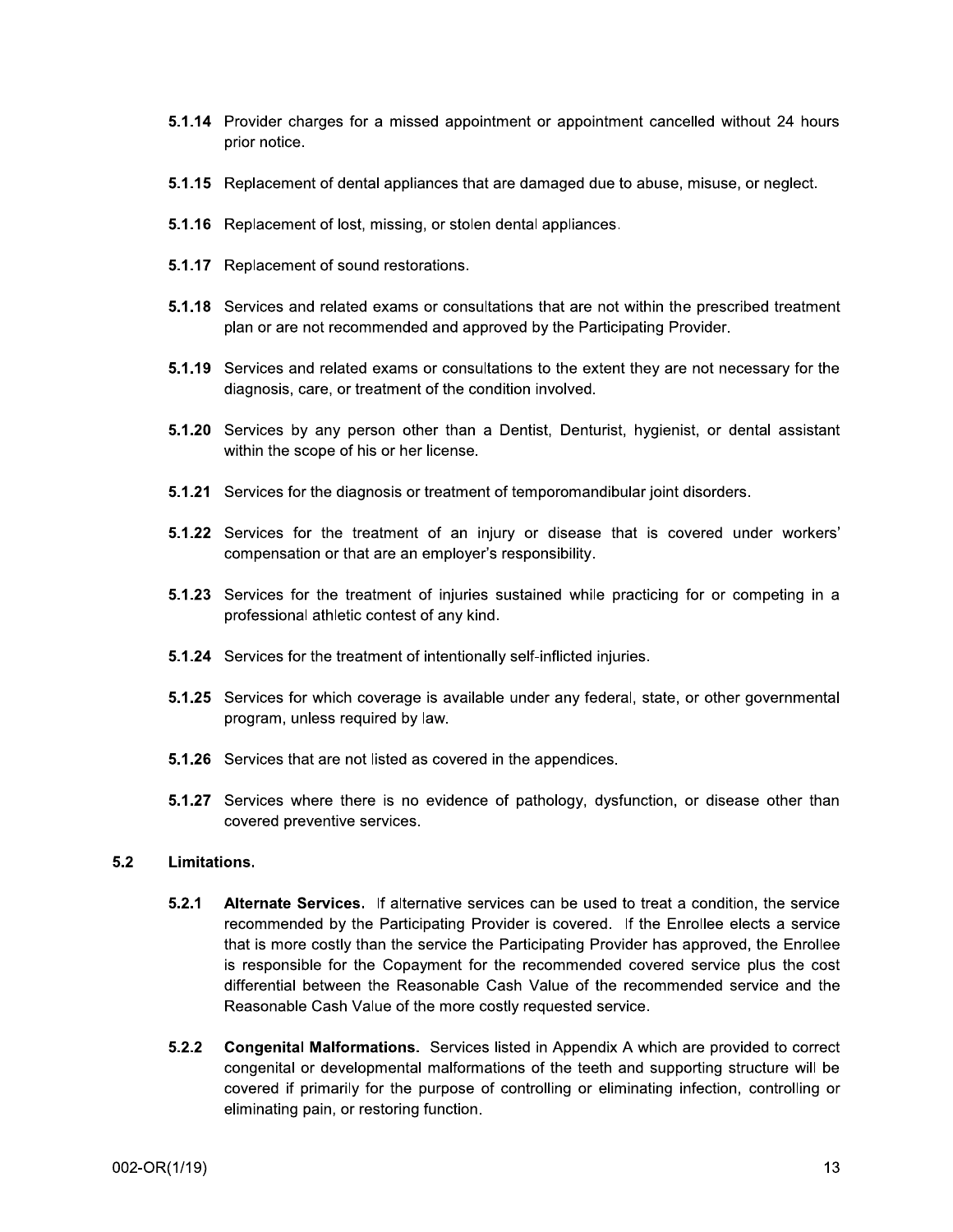$5.2.3$ Crown, cast, or other indirect fabricated restorations are covered only if dentally necessary or if recommended by the Participating Provider. Dentally necessary means it is treatment for decay, traumatic injury or substantial loss of tooth structure undermining one or more cusps and the tooth cannot be restored with a direct restorative material or the tooth is an abutment to a covered partial denture or fixed bridge.

#### $5.2.4$ **Endodontic Retreatment.**

- a. When initial root canal therapy was performed by a Participating Provider, the retreatment of such root canal therapy will be covered as part of the initial treatment for the first 24 months. After that time, the applicable Copayments will apply as identified in Appendix A.
- b. When the initial root canal therapy was performed by a Non-Participating Provider, the retreatment of such root canal therapy by a Participating Provider will be subject to the applicable Copayments identified in Appendix A.
- $5.2.5$ **Hospital Setting.** The services provided by a Dentist in a hospital setting are covered if the following criteria are met:
	- a. A hospital or similar setting is medically necessary;
	- b. The services are authorized in writing by the Participating Provider;
	- c. The services provided are the same services that would be provided in a dental office: and
	- d. The applicable Copayments as specified in Appendix A are paid.
- $5.2.6$ **Replacements.** The replacement of an existing denture, crown, inlay, onlay, or other prosthetic appliance is covered if the appliance is more than 5 years old and replacement is dentally necessary due to one of the following conditions:
	- a. A tooth within an existing denture or bridge is extracted;
	- b. The existing denture, crown, inlay, onlay, or other prosthetic appliance or restoration cannot be made serviceable; or
	- c. The existing denture was an immediate denture to replace one or more natural teeth extracted while covered under the Contract, and replacement by a permanent denture is necessary.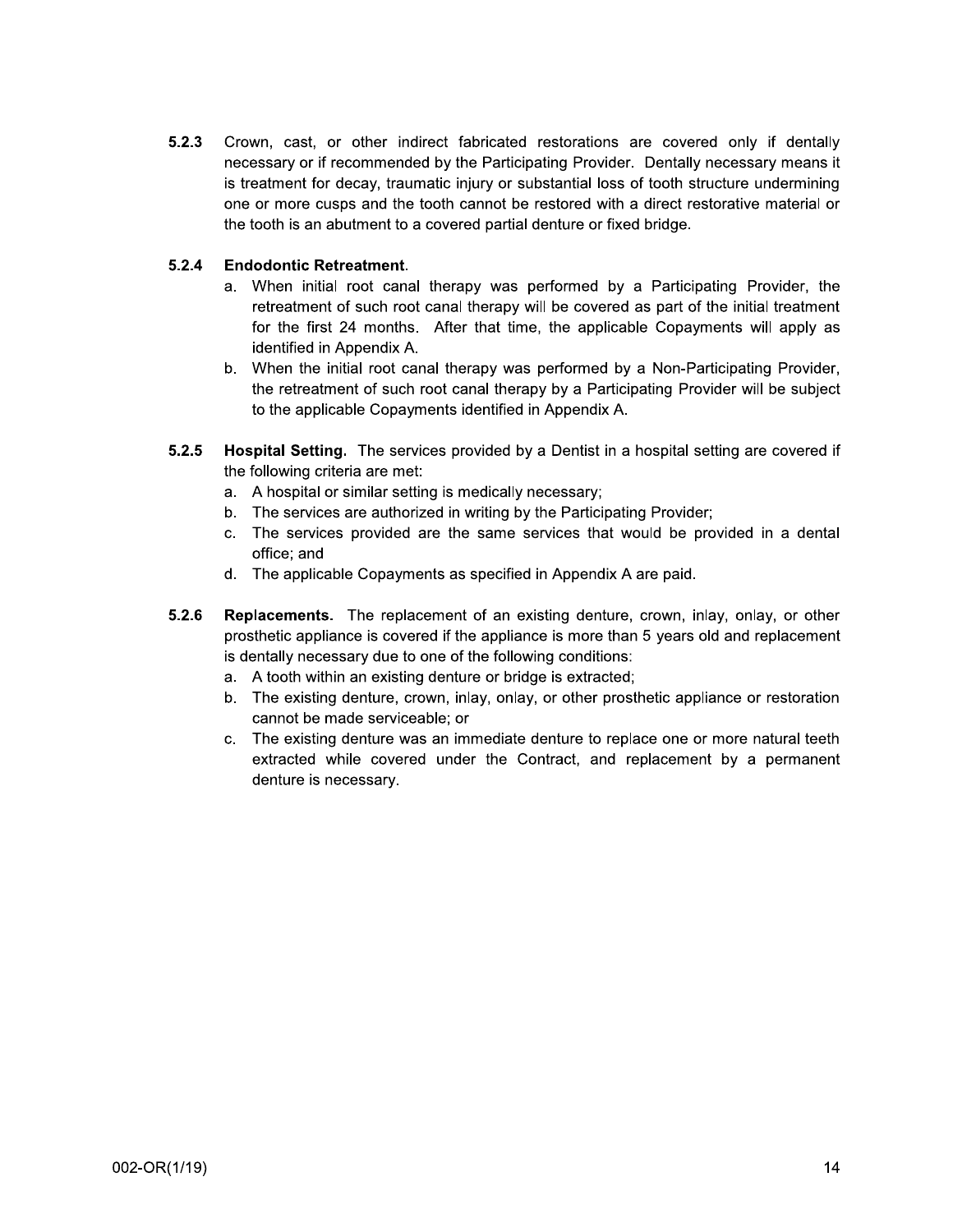## **Section 6 Termination**

- $6.1$ Termination of Coverage. Coverage for Enrollees will terminate on the earliest of the following:
	- $6.1.1$ On the date the Contract is terminated.
	- $6.1.2$ On the last day of the month for which the Premium is paid, if the Premium is not received at the end of the grace period as specified in Section 3.
	- $6.1.3$ On the last day of the month during which eligibility ends.
	- $6.1.4$ On the last day of the month with 30 days' prior written notice to the Enrollee of good cause for termination. Good cause includes, but is not limited to, a documented inability to establish or maintain an appropriate provider-patient relationship with the Participating Provider, threats or abuse towards a Participating Provider, office staff, or other patients, or nonpayment of Copayments.
	- $6.1.5$ If coverage terminates for the Member, it will terminate for the Dependents covered under the Member.
- $6.2$ False Statements. False statements or withholding information, with intent to affect eligibility or enrollment, affect the risks assumed by the Company, or mislead the Company into providing Covered Services it would not have otherwise provided, is a material breach of the Contract. Any ineligible person mistakenly enrolled will not be entitled to Covered Services. The Company is entitled to repayment for the Reasonable Cash Value of the Covered Services provided during the period of ineligibility from the ineligible person and any person responsible for making false statements.
- $6.3$ Cessation of Benefits. No person is entitled to Covered Services after termination of the Contract. Termination of the Contract ends all obligations of the Company to provide Covered Services, even if the Enrollee was receiving treatment while the Contract was in force or needs treatment for any existing condition, except as specified otherwise.
- $6.4$ Continuation Rights. The Policyholder agrees to notify all Enrollees of their rights to continuation of coverage and administer continuation of coverage in accordance with state and federal laws. For more information regarding continuation rights, Enrollees should contact the Policyholder.
	- $6.4.1$ Leave of Absence. Coverage may be continued during a temporary, employer approved leave of absence for up to 3 months. For more information regarding coverage during a leave of absence, please contact the Policyholder.
	- $6.4.2$ Federal or State-Mandated Continuation Coverage. Coverage for Enrollees may continue during a leave of absence taken in accordance with applicable federal or statemandated leave or continuation of coverage laws. This includes, but is not limited to continuation of coverage for a legally separated, divorced, or surviving spouse age 55 or over and any eligible Children whose coverage under the Contract otherwise would terminate due to the legal separation, divorce, or death, as required under Oregon state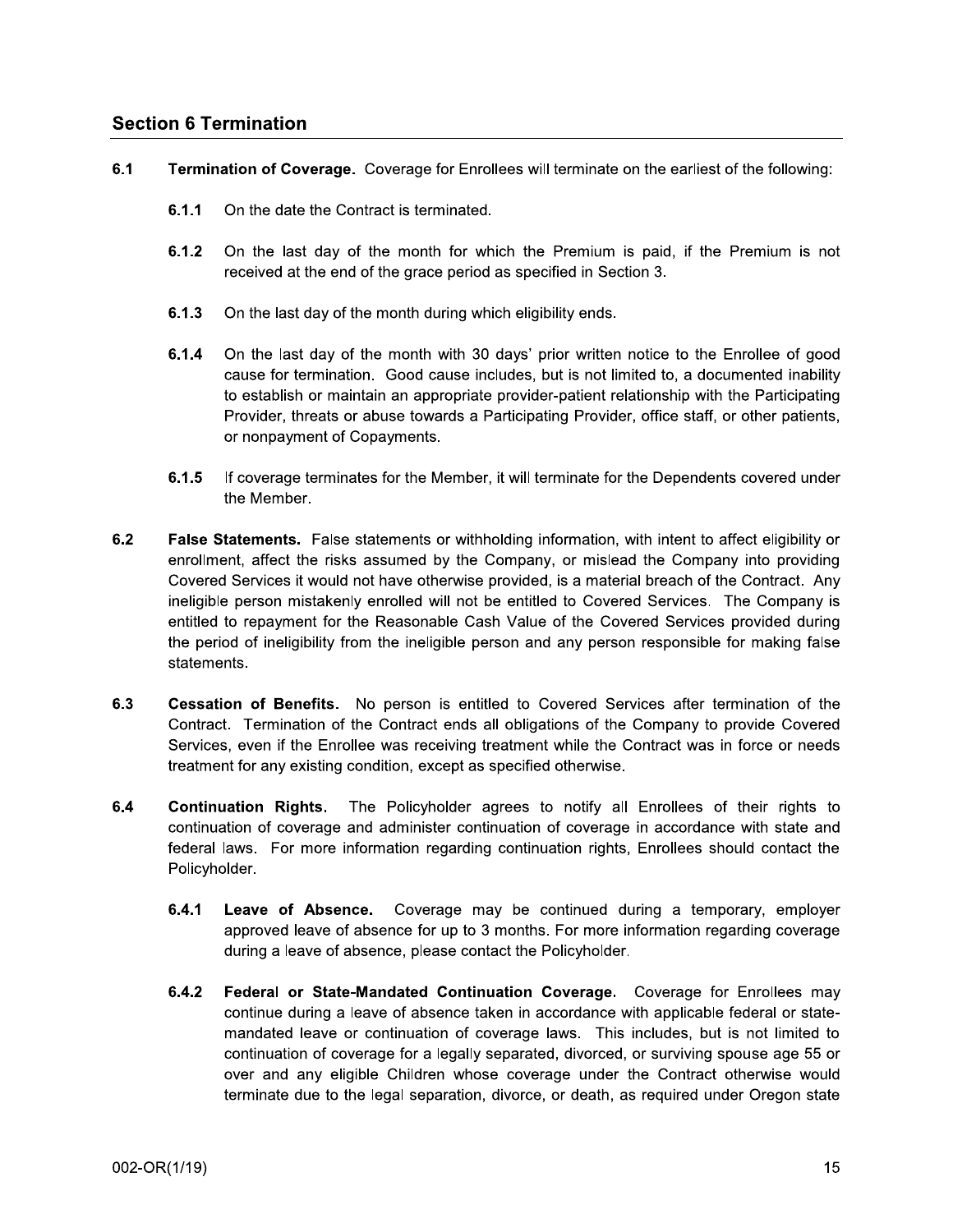law. For more information regarding state-mandated continuation coverage, please contact the Policyholder.

- $6.4.3$ **COBRA.** Under the Consolidated Omnibus Budget Reconciliation Act of 1985 (COBRA). as amended, certain circumstances, called qualifying events, give Members and some Dependents the right to continue coverage beyond the time it ordinarily would end. Federal law governs COBRA continuation rights and obligations. The Policyholder is responsible for administering COBRA continuation coverage. For more information regarding COBRA, please contact the Policyholder.
- $6.4.4$ Labor Disputes. If a Member's compensation is suspended or terminated as the result of a strike, lockout, or other labor dispute, coverage may continue for up to 6 months if the Member pays the Premium to the Policyholder as it becomes due, including the Policyholder's portion, if any. The Policyholder shall notify the Member in writing of the right to continue coverage. The Premium rates during a work stoppage are equal to the Premium rates in place before the work stoppage. The Company may change the Premium rates according to the provisions of the Contract. Coverage will terminate on the earliest of the following events:
	- a. The last day of the month for which the Premium is paid, if the Premium is unpaid at the end of the grace period.
	- b. The last day of the  $6<sup>th</sup>$  month, following the date the work stoppage began.
	- c. The last day of the month after the Member begins full-time employment with another employer.
	- d. The date of termination of the Contract.
- $6.4.5$ If coverage ends because continuation rights expire, coverage may reinstate pursuant to applicable federal or state law, if the Member satisfies the applicable eligibility and enrollment requirements.
- $6.5$ Reinstatement. The probationary period is waived for employees who are rehired no later than 30 days after employment terminates. The probationary period is waived for Members who become ineligible for coverage due to a reduction of work hours, if the employee becomes eligible again no later than 30 days after the date coverage was terminated. Coverage will begin on the first day of the month following or coinciding with the date of re-hire or re-eligibility for coverage.
- $6.6$ **Extension of Benefits.** Benefits for the following services that require multiple appointments may extend after coverage ends. Enrollees who are terminated for good cause or failure to pay the Premium are not eligible for an extension of benefits.
	- Crowns or Bridges. Adjustments for crowns or bridges will be covered for up to 6  $6.6.1$ months after placement if the final impressions are taken prior to termination and the crown or bridge is placed no later than 60 days after termination.
	- $6.6.2$ **Removable Prosthetic Devices.** Adjustments for removable prosthetic devices will be covered for up to 6 months after placement if final impressions are taken prior to termination and the prosthesis is delivered no later than 60 days after termination. Laboratory relines are not covered after termination.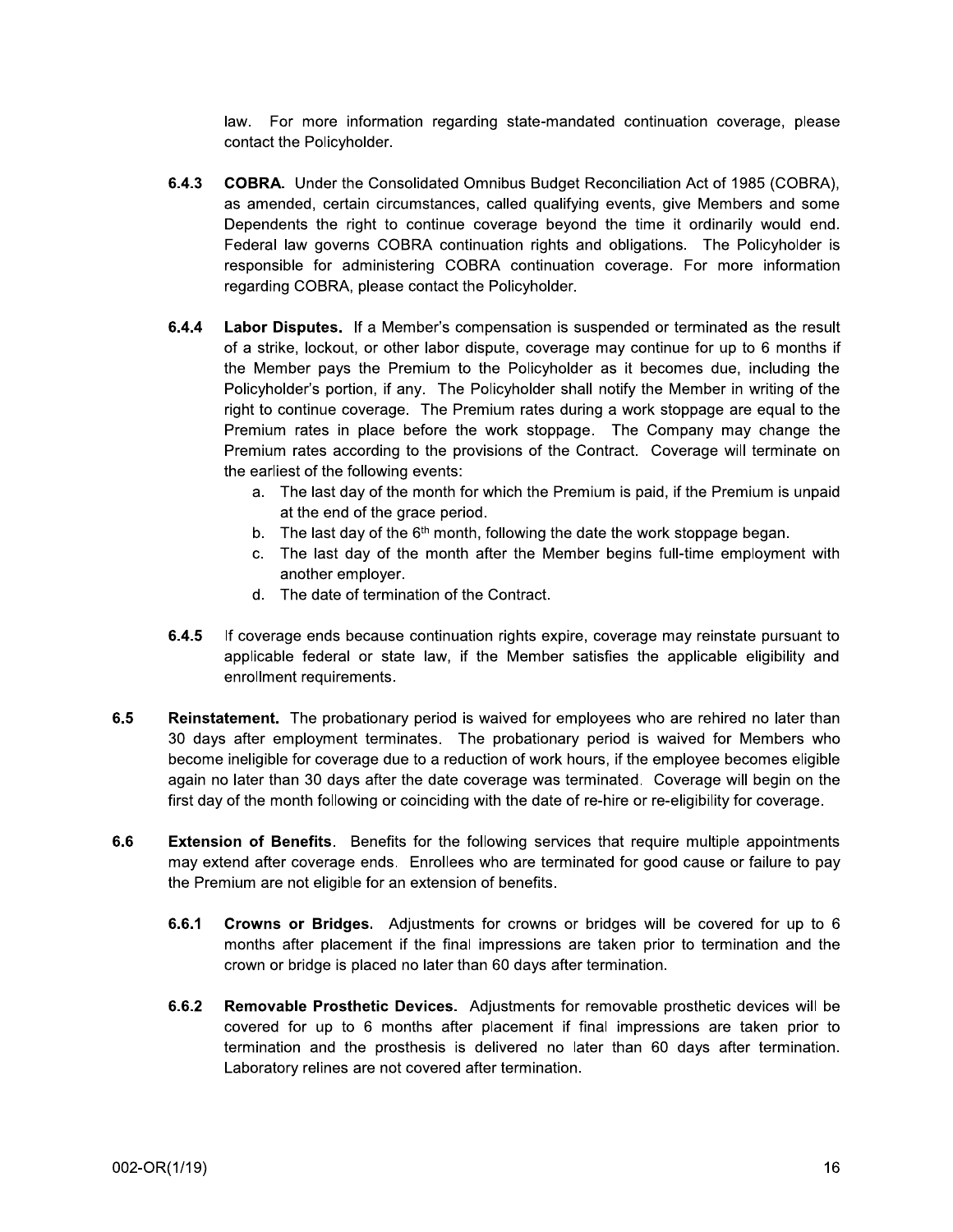- $6.6.3$ Immediate Dentures. The delivery of immediate dentures will be covered if final impressions are taken prior to termination and the immediate dentures are delivered no later than 60 days after termination. If coverage terminates prior to the extraction of teeth, the extractions will not be covered.
- 6.6.4 Root Canal Therapy. The completion of root canal therapy will be covered if the root canal is started prior to termination and treatment is completed no later than 60 days after termination. Pulpal debridement is not a root canal start. If the root canal requires retreatment after 60 days from termination of coverage, retreatment will not be covered. Restorative work following root canal therapy is a separate procedure and not covered after termination.
- $6.6.5$ Extractions. Post-operative checks are covered for 60 days from the date of the extraction for extractions performed prior to termination. If teeth are extracted in preparation for a prosthetic device and coverage terminates prior to the final impressions, coverage for the prosthetic device will not be extended. Extractions are a separate procedure from prosthetic procedures.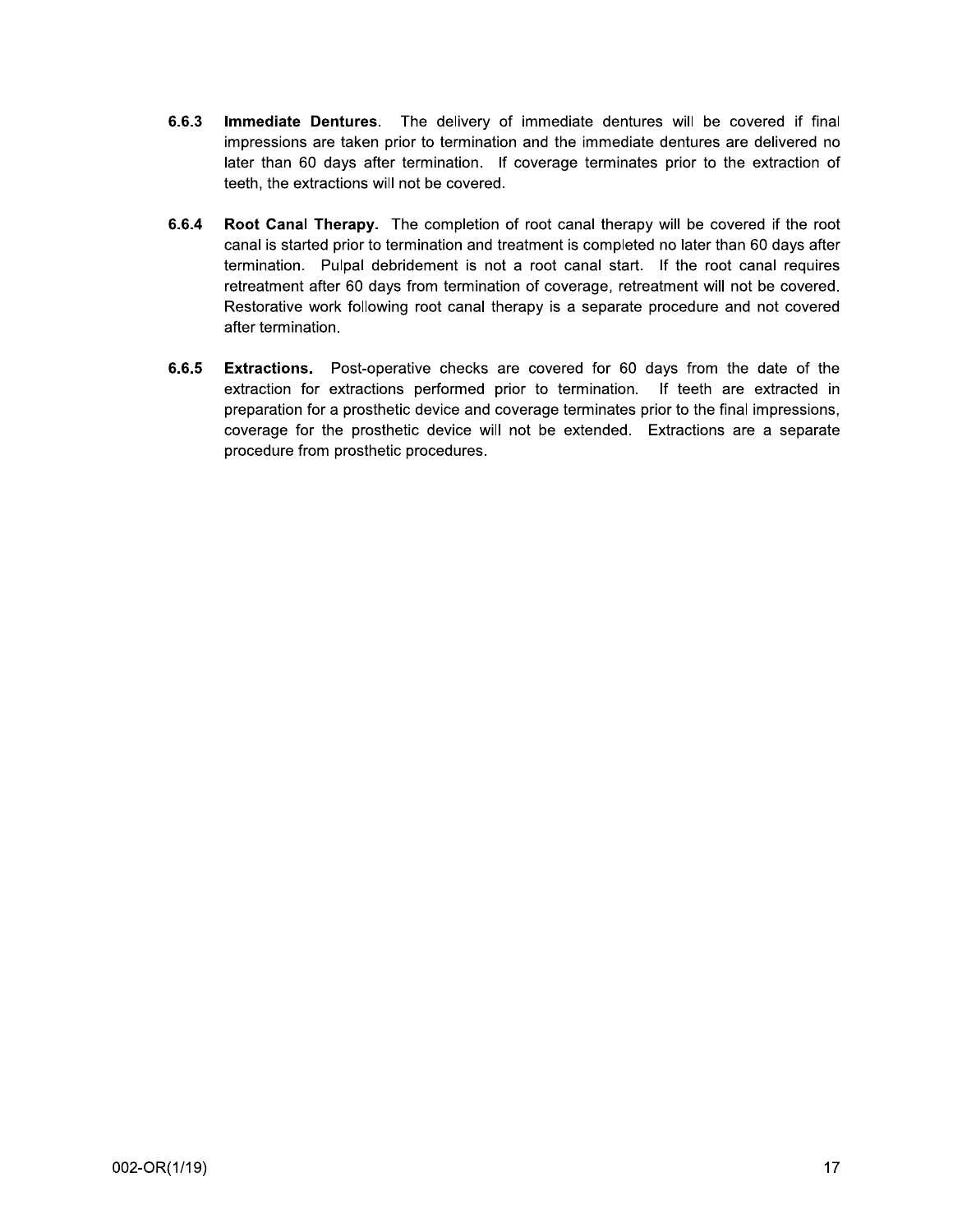## **Section 7 General Provisions**

- $7.1$ Subrogation. Covered Services for the diagnosis or treatment of an injury or disease, which is possibly caused by a third party, are provided solely to assist the Enrollee. By providing Covered Services, the Company and the Participating Provider are not acting as volunteers and are not waiving any right to reimbursement or subrogation.
	- $7.1.1$ If the Company and Participating Provider provide Covered Services for the treatment of an injury or disease, which is possibly caused by a third party, it will:
		- a. Be subrogated to the rights of the Enrollee to recover the Reasonable Cash Value of the Covered Services provided; and
		- b. Have security interests in any damage recoveries to the extent of all payments made or the Reasonable Cash Value of the Covered Services provided, subject to the limitations specified below.
	- As a condition of receiving Covered Services, the Enrollee shall:  $7.1.2$ 
		- Provide the Company and Participating Provider with the name and address of the a. parties liable, all facts known concerning the injury, and other information as reasonably requested;
		- b. Hold in trust any damage recoveries until the final determination or settlement is made and to execute a trust agreement guaranteeing the Company's and Participating Provider's subrogation rights; and
		- c. Take all necessary action to seek and obtain recovery to reimburse the Company and Participating Provider for the Reasonable Cash Value of the Covered Services.
	- $7.1.3$ The Enrollee is entitled to be fully compensated for the loss. After the Enrollee has been fully compensated for the loss, the Company and Participating Provider are entitled to the remaining proceeds of any settlement or judgment that results in a recovery from the third party or third party's insurer(s) up to the Reasonable Cash Value of the Covered Services provided.
	- $7.1.4$ Services payable under any motor vehicle medical, motor vehicle no-fault, underinsured or uninsured motorist, personal injury protection, homeowner's, commercial premises coverage, workers' compensation, or other similar contract or insurance are not covered.

#### $7.2$ **Complaints, Grievances, and Appeals.**

#### $7.2.1$ **Complaints.**

- a. Enrollees are encouraged to discuss matters regarding service, care, or treatment with the Participating Provider and Participating Provider's staff. Most complaints can be resolved with the Participating Provider and Participating Provider's staff.
- b. If the Enrollee requests a specific service, the Participating Provider will use his/her judgment to determine if the service is dentally necessary. The Participating Provider will recommend the most appropriate course of treatment.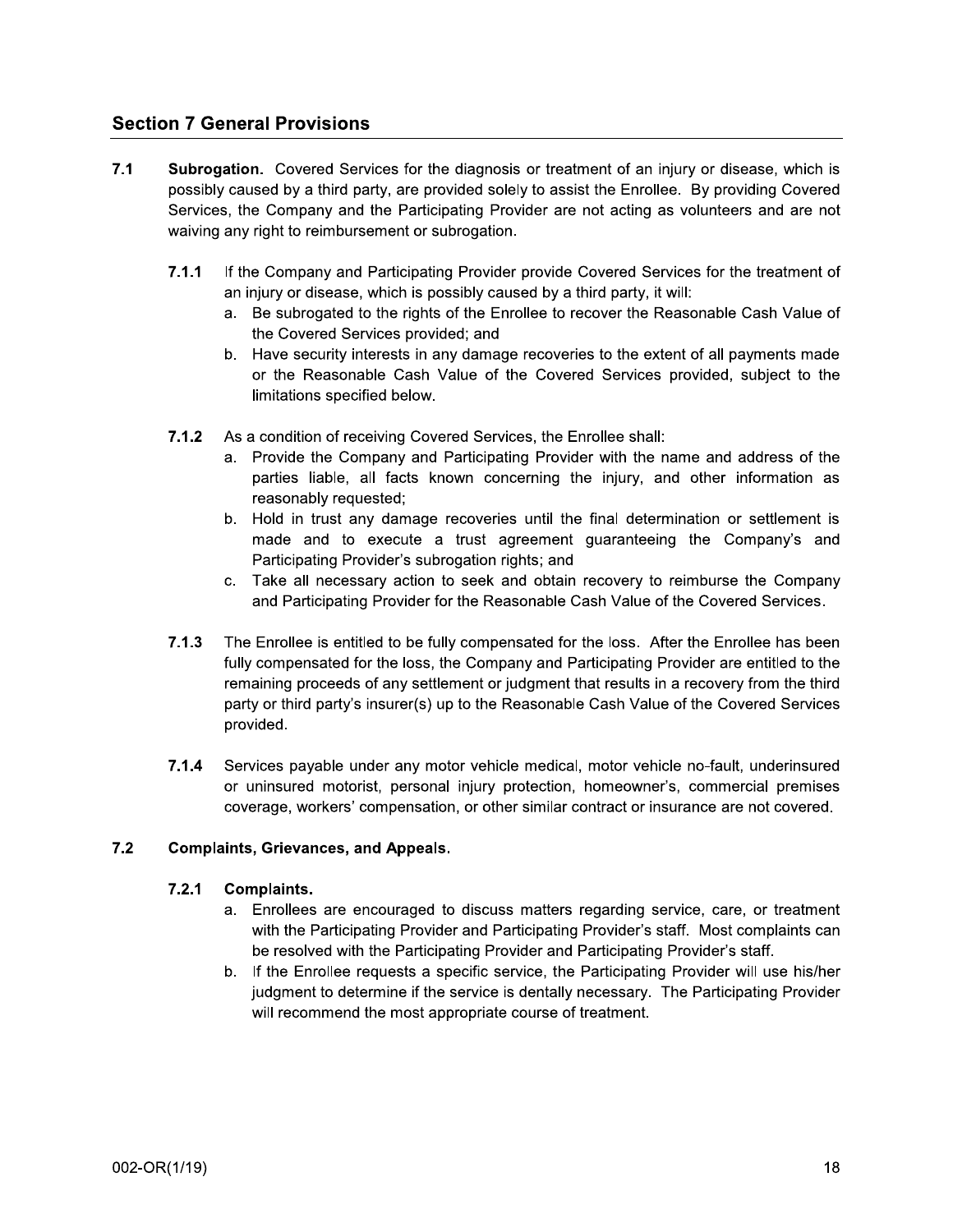c. Enrollees may also contact the Member Services Department with questions or complaints.

Willamette Dental Insurance, Inc. Enrollees may also contact the Member Service<br>
complaints.<br>
Willamette Dental Insurance, Inc.<br>
Attn: Member Services<br>
6950 NE Campus Way<br>
Hillsboro, OR 97124-5611<br>
1.855.4DENTAL (1-855-433-6825)<br>
I. If the Enrollee is unsa Member Services 6950 NE Campus Way Hillsboro, OR 97124-5611 1.855.4DENTAL (1-855-433-6825)

d. If the Enrollee is unsatisfied after discussing with the Participating Provider. Participating Provider's staff, or Member Services Department, grievance and appeal procedures are available.

### 7.2.2 Grievances.

- a. A grievance is a written complaint expressing dissatisfaction with a service provided by the Company or other matters related to the Contract. The Enrollee should outline his/her concerns and specific request in writing. The Enrollee may submit comments. documents, and other relevant information. Grievances must be submitted to the Member Services Department no later than 180 days after the event occurred.
- b. The Company will review the grievance and all information submitted. The Company will provide a written reply no later than 30 days after receipt. If additional time is needed, the Company will provide written notification of the reason for the delay and the extension of time allowed, per applicable state and federal laws. If the grievance his/her concerns and specific request in writing. The Enrollee may submit comments,<br>documents, and other relevant information. Grievances must be submitted to the<br>Member Services Department no later than 180 days after the
	- 1. A preauthorization, the Company will provide a written reply no later than 15 days after the receipt of a written grievance.
	- 2. Services deemed Experimental or Investigational, the Company will provide a written reply no later than 20 working days after the receipt of a written grievance.
	- 3. Services not vet provided for an alleged Dental Emergency, the Company will provide a reply no later than 72 hours of the receipt of a written grievance.
	- c. If the grievance is denied, the written reply will include information about the basis for the decision, how to appeal, and other disclosures as required under state and federal laws.

#### 7.2.3 Appeals.

- a. An appeal is a request for review of a denial, reduction, or termination of, or a failure to provide or make payment, in whole or in part, for a Covered Service. Appeal request must be submitted in writing to the Member Services Department no later than 180 days after the date of the denial, reduction, or termination of, or a failure to provide or make payment, in whole or in part, for a Covered Service. The Enrollee should indicate the reason for the appeal and may include written comments. documents, records, or any relevant information. be submitted in writing to the Member Ser<br>s after the date of the denial, reduction, or te<br>ake payment, in whole or in part, for a Cover<br>te the reason for the appeal and may ir<br>ecords, or any relevant information.<br>y will r
- b. The Company will review the appeal and all information submitted. The Company will provide a written reply no later than 60 days after the receipt of a written request for an appeal. If the appeal in
	- 1. A preauthorization, the Company will provide a written reply no later than 30 days after the receipt of a written request for an appeal.
	- 2. Services deemed Experimental or Investigational, the Company will provide a written reply no later than 20 working days after the receipt of a written request for an appeal.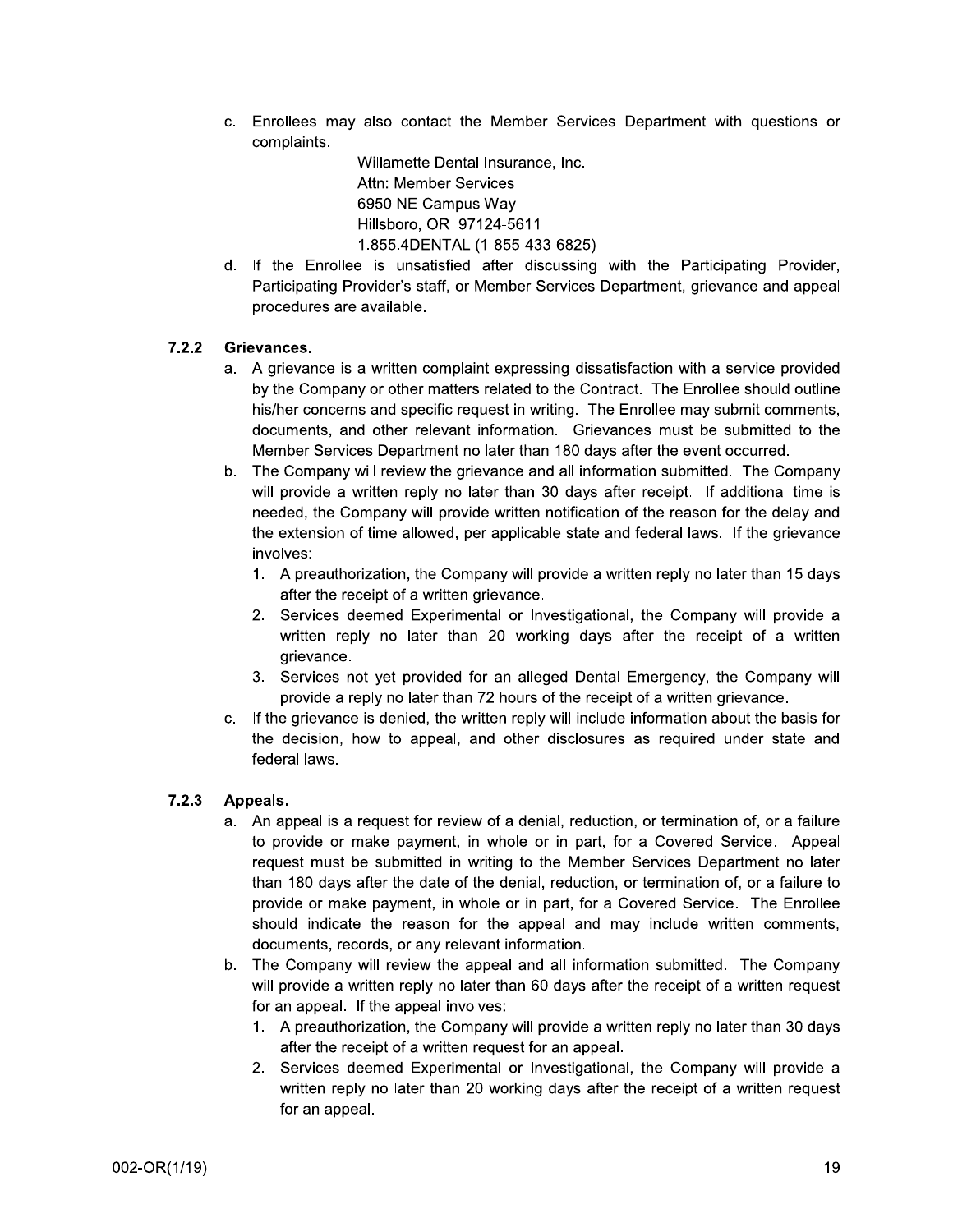- 3. Services not yet provided for an alleged Dental Emergency, the Company will provide a reply no later than 72 hours after the receipt of a written request for an appeal.
- c. If the appeal is denied, the written reply will include the basis for the decision and other disclosures as required under state and federal laws.
- $7.2.4$ Authorized Representative. Enrollees may authorize another person to represent the Enrollee and to whom the Company can communicate regarding a specific grievance or appeal. The authorization must be in writing and signed by the Enrollee. The appeal process for an appeal submitted by a representative of the Enrollee will not commence until this authorization is received. If the written authorization is not received by the Company, the grievance or appeal will be closed.
- $7.3$ Rights Not Transferable. The benefits of the Contract are not transferable.
- $7.4$ Force Majeure. If due to circumstances not within the Company's reasonable control, including but not limited to, major disaster, labor dispute, complete or partial destruction of facilities, disability of a material number of the Participating Providers, or similar causes, the provision of Benefits available under the Contract is delayed or rendered impractical, the Company and its affiliates shall not have any liability or obligation on account of such delay or failure to provide benefits, except to refund the amount of the unearned advanced Premiums held by the Company on the date such event occurs. The Company is required to make a good-faith effort to provide benefits, taking into account the impact of the event.
- $7.5$ State Law and Forum. The Contract is entered into and delivered in the State of Oregon. Oregon law will govern the interpretation of provisions of the Contract unless federal law supersedes.
- $7.6$ Waiver and Severability. If the Company does not enforce a provision of the Contract, it will not constitute a waiver of that or any other provision at any time in the future. If any provision of the Contract is declared unenforceable by a court having jurisdiction, the provision is ineffective only to the extent declared unenforceable. The remainder of the provision and all other provisions of the Contract shall continue in full force and effect.
- $7.7$ Clerical Error. Clerical errors will not invalidate coverage or extend coverage. Upon discovery of an error, the Premiums, Copayments, or fees will be adjusted. The Company may revise any contractual document issued in error.
- 7.8 Statements. All statements made by applicants, the Policyholder or an insured person are representations which the Company may rely upon. Statements made for acquiring insurance shall not void the insurance or reduce benefits, unless contained in a written instrument signed by the Policyholder or the insured person.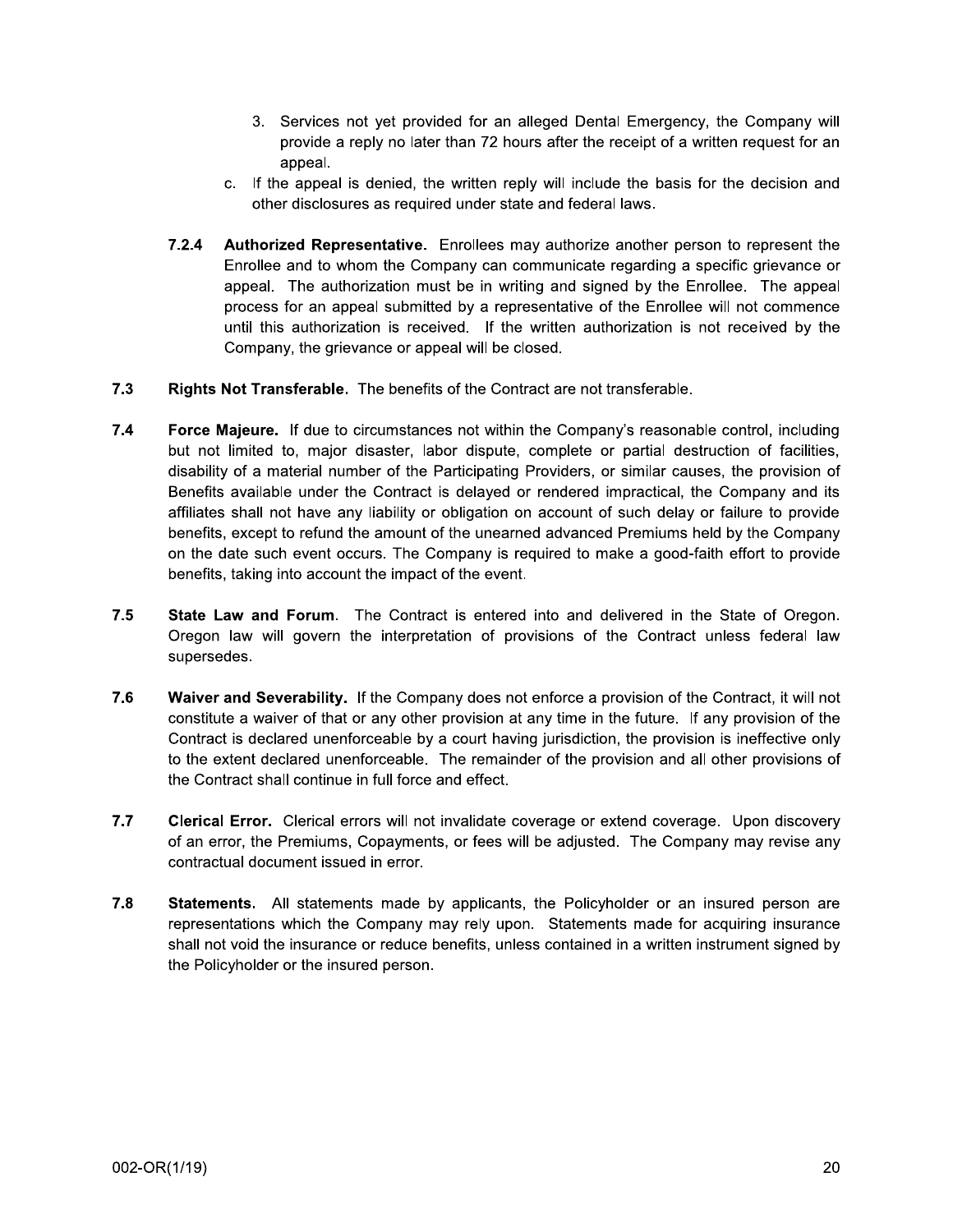# **Appendix A - Schedule of Covered Services and Copayments**

## **Office Visit Copayments**

#### Code **Procedure**

#### **Enrollee Pays**

| 1. Diagnostic and Preventive Services                                                          |     |
|------------------------------------------------------------------------------------------------|-----|
| D0120 Periodic oral evaluation - established patient                                           | \$0 |
| D0140 Limited oral evaluation - problem focused                                                | \$0 |
| D0145 Oral evaluation for patient under 3 years of age and counseling with primary caregiver   | \$0 |
| D0150 Comprehensive oral evaluation - new or established patient                               | \$0 |
| D0160 Detailed & extensive oral evaluation - problem focused, by report                        | \$0 |
| D0170 Re-evaluation - limited, problem focused (established patient; not post-operative visit) | \$0 |
| D0180 Comprehensive periodontal evaluation - new or established patient                        | \$0 |
| D0210 Intraoral - complete series of radiographic images                                       | \$0 |
| D0220 Intraoral - periapical-first radiographic image                                          | \$0 |
| D0230 Intraoral - periapical each additional radiographic image                                | \$0 |
| D0240 Intraoral - occlusal radiographic image                                                  | \$0 |
| D0250 Extra-oral - 2D projection radiographic image                                            | \$0 |
| D0270 Bitewing - single radiographic image                                                     | \$0 |
| D0272 Bitewings - two radiographic images                                                      | \$0 |
| D0273 Bitewings - three radiographic images                                                    | \$0 |
| D0274 Bitewings - four radiographic images                                                     | \$0 |
| D0277 Vertical bitewings - 7 to 8 radiographic images                                          | \$0 |
| D0330 Panoramic radiographic image                                                             | \$0 |
| D0340 Cephalometric radiographic image                                                         | \$0 |
| D0350 2D oral/facial photographic image obtained intraorally or extraorally                    | \$0 |
| D0425 Caries susceptibility tests                                                              | \$0 |
| D0460 Pulp vitality tests                                                                      | \$0 |
| D0470 Diagnostic casts                                                                         | \$0 |
| D1110 Prophylaxis - adult                                                                      | \$0 |
| D1120 Prophylaxis - child                                                                      | \$0 |
| D1206 Topical application of fluoride varnish                                                  | \$0 |
| D1208 Topical application of fluoride - excluding varnish                                      | \$0 |
| D1310 Nutritional counseling for control of dental disease                                     | \$0 |
| D1320 Tobacco counseling for the control and prevention of oral disease                        | \$0 |
| D1330 Oral hygiene instructions                                                                | \$0 |
| D1351 Sealant - per tooth                                                                      | \$0 |
| D1510 Space maintainer - fixed - unilateral                                                    | \$0 |
| D1515 Space maintainer - fixed - bilateral                                                     | \$0 |
| D1520 Space maintainer - removable - unilateral                                                | \$0 |
| D1525 Space maintainer - removable - bilateral                                                 | \$0 |
| D1550 Re-cement or re-bond of space maintainer                                                 | \$0 |
| D1555 Removal of fixed space maintainer                                                        | \$0 |

# Current Dental Terminology (CDT) © 2017 American Dental Association.<br>All rights reserved.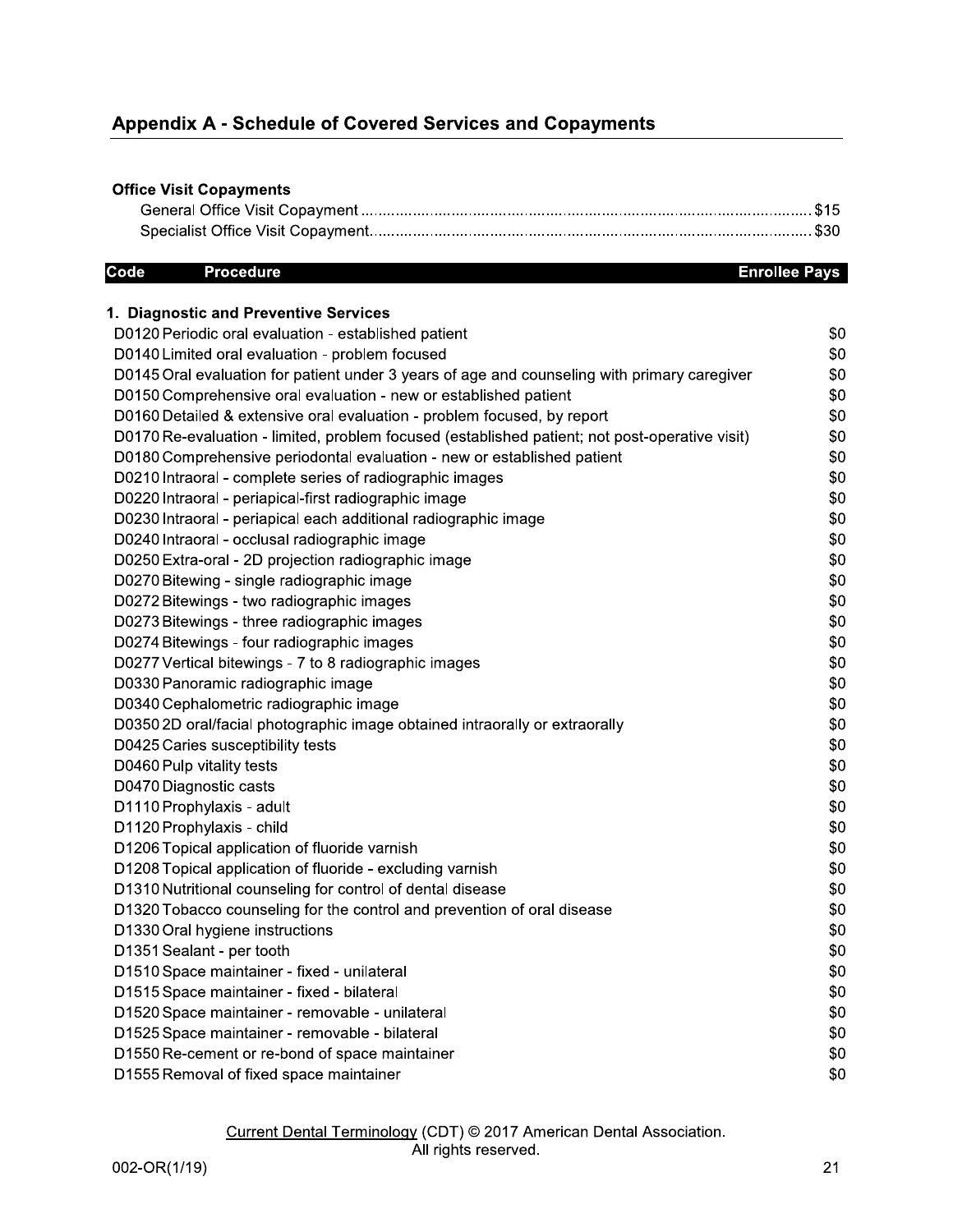## 2. Restorative Services

| D2140 Amalgam - 1 surface, primary or permanent                                       | \$10  |
|---------------------------------------------------------------------------------------|-------|
| D2150 Amalgam - 2 surfaces, primary or permanent                                      | \$10  |
| D2160 Amalgam - 3 surfaces, primary or permanent                                      | \$10  |
| D2161 Amalgam - 4 or more surfaces, primary or permanent                              | \$10  |
| D2330 Resin - based composite - 1 surface, anterior                                   | \$10  |
| D2331 Resin - based composite - 2 surfaces, anterior                                  | \$10  |
| D2332 Resin - based composite - 3 surfaces, anterior                                  | \$10  |
| D2335 Resin - based composite - 4 or more surfaces involving incisal angle (anterior) | \$10  |
| D2390 Resin - based composite crown, anterior                                         | \$10  |
| D2391 Resin - based composite - 1 surface, posterior                                  | \$10  |
| D2392 Resin - based composite - 2 surfaces, posterior                                 | \$10  |
| D2393 Resin - based composite - 3 surfaces, posterior                                 | \$10  |
| D2394 Resin - based composite - 4 or more surfaces, posterior                         | \$10  |
| D2510 Inlay $-$ metallic $-1$ surface                                                 | \$250 |
| D2520 Inlay - metallic - 2 surfaces                                                   | \$250 |
| D2530 Inlay - metallic - 3 or more surfaces                                           | \$250 |
| D2542 Onlay - metallic - 2 surfaces                                                   | \$250 |
| D2543 Onlay - metallic - 3 surfaces                                                   | \$250 |
| D2544 Onlay - metallic - 4 or more surfaces                                           | \$250 |
| D2610 Inlay - porcelain/ceramic - 1 surface                                           | \$250 |
| D2620 Inlay - porcelain/ceramic - 2 surfaces                                          | \$250 |
| D2630 Inlay - porcelain/ceramic - 3 surfaces                                          | \$250 |
| D2642 Onlay - porcelain/ceramic - 2 surfaces                                          | \$250 |
| D2643 Onlay - porcelain/ceramic - 3 surfaces                                          | \$250 |
| D2644 Onlay - porcelain/ceramic - 4 or more surfaces                                  | \$250 |
|                                                                                       |       |

#### 3. Crowns

| D2710 Crown - resin based composite (indirect)                           | \$250 |
|--------------------------------------------------------------------------|-------|
| D2740 Crown - porcelain/ceramic                                          | \$250 |
| D2750 Crown - porcelain fused to high noble metal                        | \$250 |
| D2782 Crown - 34 cast noble metal                                        | \$250 |
| D2792 Crown - full cast noble metal                                      | \$250 |
| D2910 Re-cement or re-bond inlay, onlay, or partial coverage restoration | \$0   |
| D2920 Re-cement or re-bond crown                                         | \$0   |
| D2930 Prefabricated stainless steel crown - primary tooth                | \$0   |
| D2931 Prefabricated stainless steel crown - permanent tooth              | \$0   |
| D2932 Prefabricated resin crown                                          | \$0   |
| D2933 Prefabricated stainless steel crown with resin window              | \$0   |
| D2940 Protective restoration                                             | \$0   |
| D2950 Core buildup, including any pins when required                     | \$0   |
| D2951 Pin retention - per tooth, in addition to restoration              | \$0   |
| D2954 Prefabricated post and core in addition to crown                   | \$0   |
| D2955 Post removal                                                       | \$0   |
| D2957 Each additional prefabricated post - same tooth                    | \$0   |
| D2970 Temporary crown (fractured tooth)                                  | \$0   |
| D2975 Coping                                                             | \$0   |
| D2980 Crown repair necessitated by restorative material failure          | \$0   |
|                                                                          |       |

# Current Dental Terminology (CDT) © 2017 American Dental Association.<br>All rights reserved.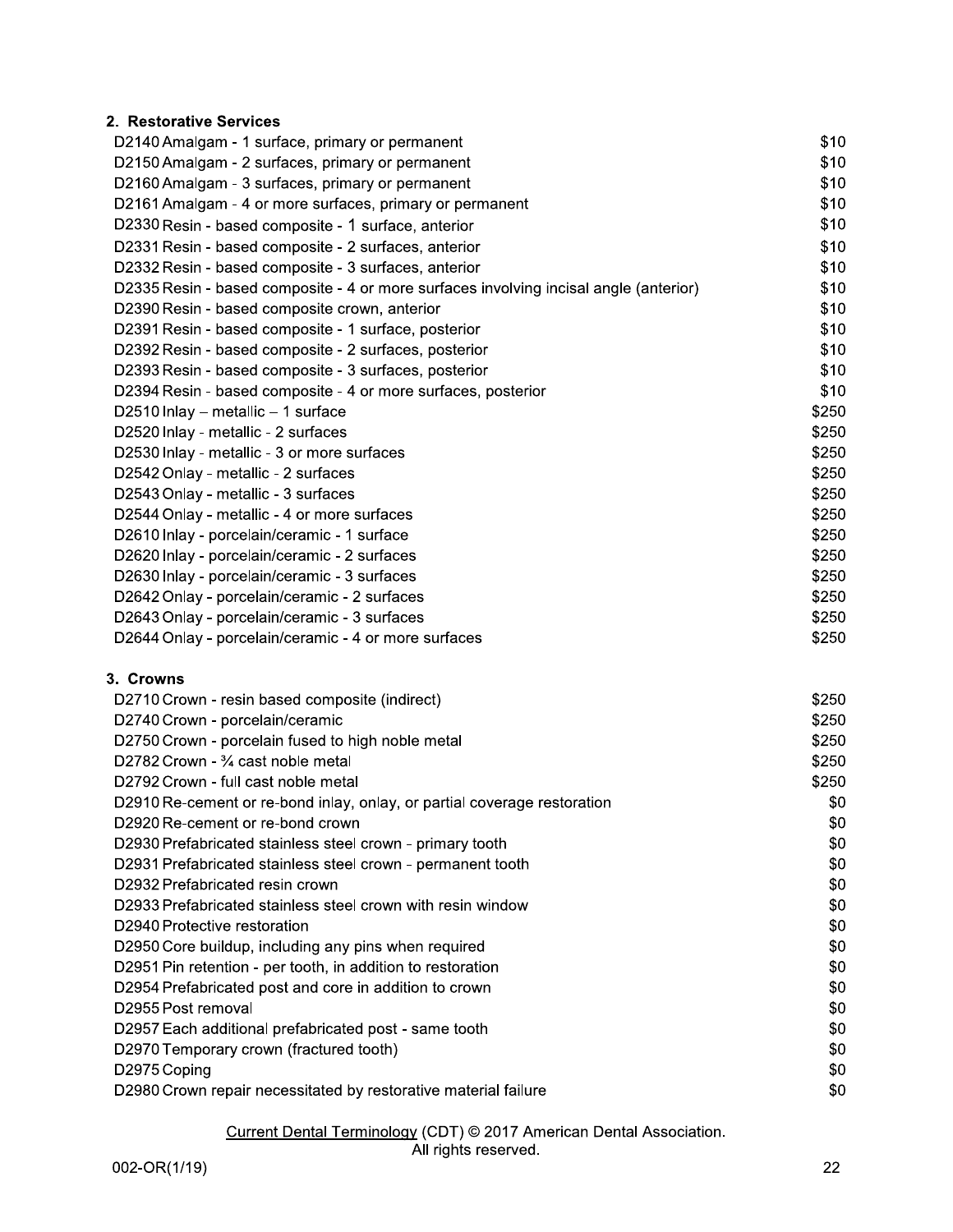## 4. Endodontics

| D3110 Pulp cap - direct (excluding final restoration)                                                     | \$0   |
|-----------------------------------------------------------------------------------------------------------|-------|
| D3120 Pulp cap - indirect (excluding final restoration)                                                   | \$0   |
| D3220 Therapeutic pulpotomy (excluding final restoration) - removal of pulp coronal to the                | \$0   |
| dentinocemental junction and application of medicament                                                    |       |
| D3221 Pulpal debridement, primary and permanent teeth                                                     | \$0   |
| D3230 Pulpal therapy (resorbable filling) - anterior, primary tooth (excluding final restoration)         | \$0   |
| D3240 Pulpal therapy (resorbable filling) - posterior, primary tooth (excluding final restoration)        | \$0   |
| D3310 Endodontic therapy, anterior tooth (excluding final restoration)                                    | \$125 |
| D3320 Endodontic therapy, premolar tooth (excluding final restoration)                                    | \$150 |
| D3330 Endodontic therapy, molar (excluding final restoration)                                             | \$175 |
| D3331 Treatment of root canal obstruction; non-surgical access                                            | \$0   |
| D3332 Incomplete endodontic therapy; inoperable, unrestorable or fractured tooth                          | \$0   |
| D3333 Internal repair of perforation defects                                                              | \$0   |
| D3346 Retreatment of previous root canal therapy - anterior                                               | \$125 |
| D3347 Retreatment of previous root canal therapy - premolar                                               | \$150 |
| D3348 Retreatment of previous root canal therapy - molar                                                  | \$175 |
|                                                                                                           | \$175 |
| D3351 Apexification/recalcification - initial visit (apical closure/calcific repair of perforations, root |       |
| resorption, etc.)                                                                                         |       |
| D3352 Apexification/recalcification - interim medication replacement                                      | \$0   |
| D3353 Apexification/recalcification - final visit (includes completed root canal therapy - apical         | \$0   |
| closure/calcific repair of perforations, root resorption, etc.)                                           |       |
| D3410 Apicoectomy - anterior                                                                              | \$125 |
| D3421 Apicoectomy - premolar (first root)                                                                 | \$150 |
| D3425 Apicoectomy - molar (first root)                                                                    | \$175 |
| D3426 Apicoectomy - (each additional root)                                                                | \$0   |
| D3430 Retrograde filling - per root                                                                       | \$0   |
| D3450 Root amputation - per root                                                                          | \$175 |
| D3920 Hemisection (including any root removal), not including root canal therapy                          | \$175 |
| D3950 Canal preparation and fitting of a preformed dowel or post                                          | \$0   |
| 5. Periodontics                                                                                           |       |
| D4210 Gingivectomy or gingivoplasty - 4 or more contiguous teeth or tooth bounded spaces per              | \$150 |
|                                                                                                           |       |
| quadrant                                                                                                  |       |
| D4211 Gingivectomy or gingivoplasty - 1 to 3 contiguous teeth or tooth bounded spaces per                 | \$75  |
| quadrant                                                                                                  |       |
| D4240 Gingival flap procedures, including root planing - 4 or more contiguous teeth or tooth              | \$150 |
| bounded spaces per quadrant                                                                               |       |
| D4241 Gingival flap procedure, including root planing - 1 to 3 contiguous teeth or tooth bounded          | \$150 |
| spaces per quadrant                                                                                       |       |
| D4249 Clinical crown lengthening - hard tissue                                                            | \$150 |
| D4260 Osseous surgery (including elevation of a full thickness flap and closure) - 4 or more              | \$150 |
| contiguous teeth or tooth bounded spaces per quadrant                                                     |       |
| D4261 Osseous surgery (including elevation of a full thickness flap and closure) - 1 to 3                 | \$150 |
| contiguous teeth or tooth bounded spaces per quadrant                                                     |       |
| D4263 Bone replacement graft - retained natural tooth - first site in quadrant                            | \$0   |
| D4264 Bone replacement graft - retained natural tooth - each additional site in quadrant                  | \$0   |
| D4270 Pedicle soft tissue graft procedure                                                                 | \$150 |
| Current Dental Terminology (CDT) © 2017 American Dental Association.<br>All rights reserved.              |       |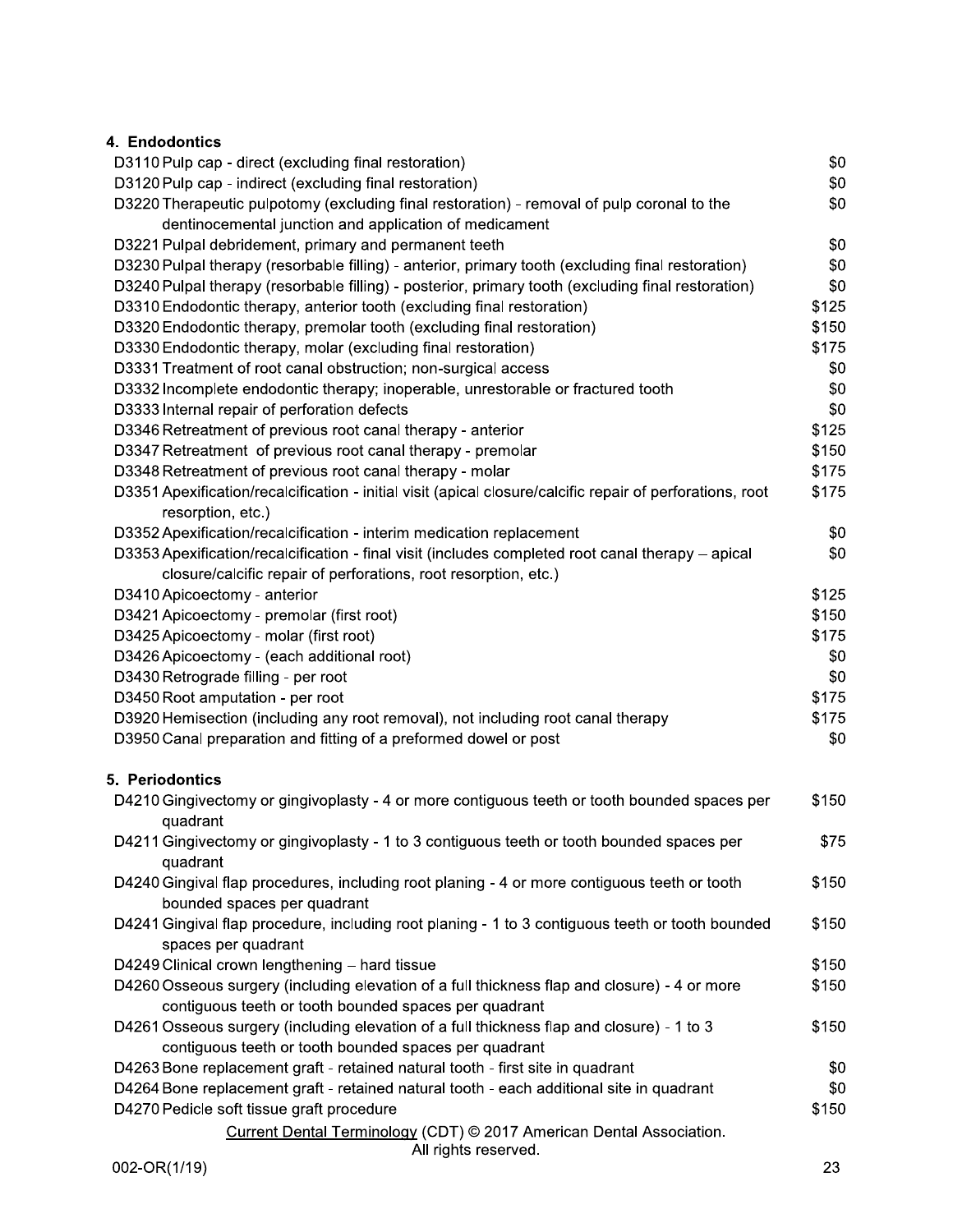| D4273 Autogenous connective tissue graft procedure (including donor and recipient surgical<br>sites) first tooth or edentulous tooth position in graft | \$150 |
|--------------------------------------------------------------------------------------------------------------------------------------------------------|-------|
| D4274 Mesial/distal wedge procedure, single tooth (when not performed in conjunction with                                                              | \$150 |
| surgical procedures in the same anatomical area)                                                                                                       |       |
| D4277 Free soft tissue graft procedure (including recipient and donor surgical sites), first tooth or                                                  | \$150 |
| edentulous tooth position in graft                                                                                                                     |       |
| D4278 Free soft tissue graft procedure (including recipient and donor surgical sites), each                                                            | \$150 |
| additional contiguous tooth or edentulous tooth position in same graft site                                                                            |       |
| D4283 Autogenous connective tissue graft procedure (including donor and recipient surgical sites)                                                      | \$150 |
| - each additional contiguous tooth or edentulous tooth position in the same graft site                                                                 |       |
| D4341 Periodontic scaling and root planing - 4 or more teeth per quadrant                                                                              | \$75  |
| D4342 Periodontic scaling and root planing - 1 to 3 teeth per quadrant                                                                                 | \$75  |
| D4355 Full mouth debridement to enable a comprehensive oral evaluation and diagnosis on a                                                              | \$0   |
| subsequent visit                                                                                                                                       |       |
| D4381 Localized delivery of antimicrobial agents via a controlled release vehicle into diseased                                                        | \$0   |
| crevicular tissue, per tooth                                                                                                                           |       |
| D4910 Periodontic maintenance                                                                                                                          | \$0   |
|                                                                                                                                                        |       |
| 6. Prosthodontics - Removable                                                                                                                          |       |
| D5110 Complete denture - maxillary                                                                                                                     | \$350 |
| D5120 Complete denture - mandibular                                                                                                                    | \$350 |
| D5130 Immediate denture - maxillary                                                                                                                    | \$350 |
| D5140 Immediate denture - mandibular                                                                                                                   | \$350 |
| D5211 Maxillary partial denture - resin base (including any conventional clasps, rests and teeth)                                                      | \$350 |
| D5212 Mandibular partial denture - resin base (including any conventional clasps, rests and teeth)                                                     | \$350 |
| D5213 Maxillary partial denture - cast metal framework with resin denture bases (including any                                                         | \$350 |
| conventional clasps, rests and teeth)                                                                                                                  |       |
| D5214 Mandibular partial denture - cast metal framework with resin denture bases (including any                                                        | \$350 |
| conventional clasps, rests and teeth)                                                                                                                  |       |
| D5281 Removable unilateral partial denture - one piece cast metal (including clasps and teeth)                                                         | \$350 |
| D5410 Adjust complete denture - maxillary                                                                                                              | \$0   |
| D5411 Adjust complete denture - mandibular                                                                                                             | \$0   |
| D5421 Adjust partial denture - maxillary                                                                                                               | \$0   |
| D5422 Adjust partial denture - mandibular                                                                                                              | \$0   |
| D5511 Repair broken complete denture base, mandibular                                                                                                  | \$0   |
| D5512 Repair broken complete denture base, maxillary                                                                                                   | \$0   |
| D5520 Replace missing or broken teeth - complete denture (each tooth)                                                                                  | \$0   |
| D5611 Repair resin partial denture base, mandibular                                                                                                    | \$0   |
| D5612 Repair resin partial denture base, maxillary                                                                                                     | \$0   |
| D5621 Repair cast partial framework, mandibular                                                                                                        | \$0   |
| D5622 Repair cast partial framework, maxillary                                                                                                         | \$0   |
| D5630 Repair or replace broken clasp - per tooth                                                                                                       | \$0   |
| D5640 Replace broken teeth - per tooth                                                                                                                 | \$0   |
| D5650 Add tooth to existing partial denture                                                                                                            | \$0   |
| D5660 Add clasp to existing partial denture - per tooth                                                                                                | \$0   |
| D5670 Replace all teeth and acrylic on cast metal framework (maxillary)                                                                                | \$0   |
| D5671 Replace all teeth and acrylic on cast metal framework (mandibular)                                                                               | \$0   |
| D5710 Rebase complete maxillary denture                                                                                                                | \$0   |
| D5711 Rebase complete mandibular denture                                                                                                               | \$0   |
| Current Dental Terminology (CDT) © 2017 American Dental Association.<br>All rights reserved.                                                           |       |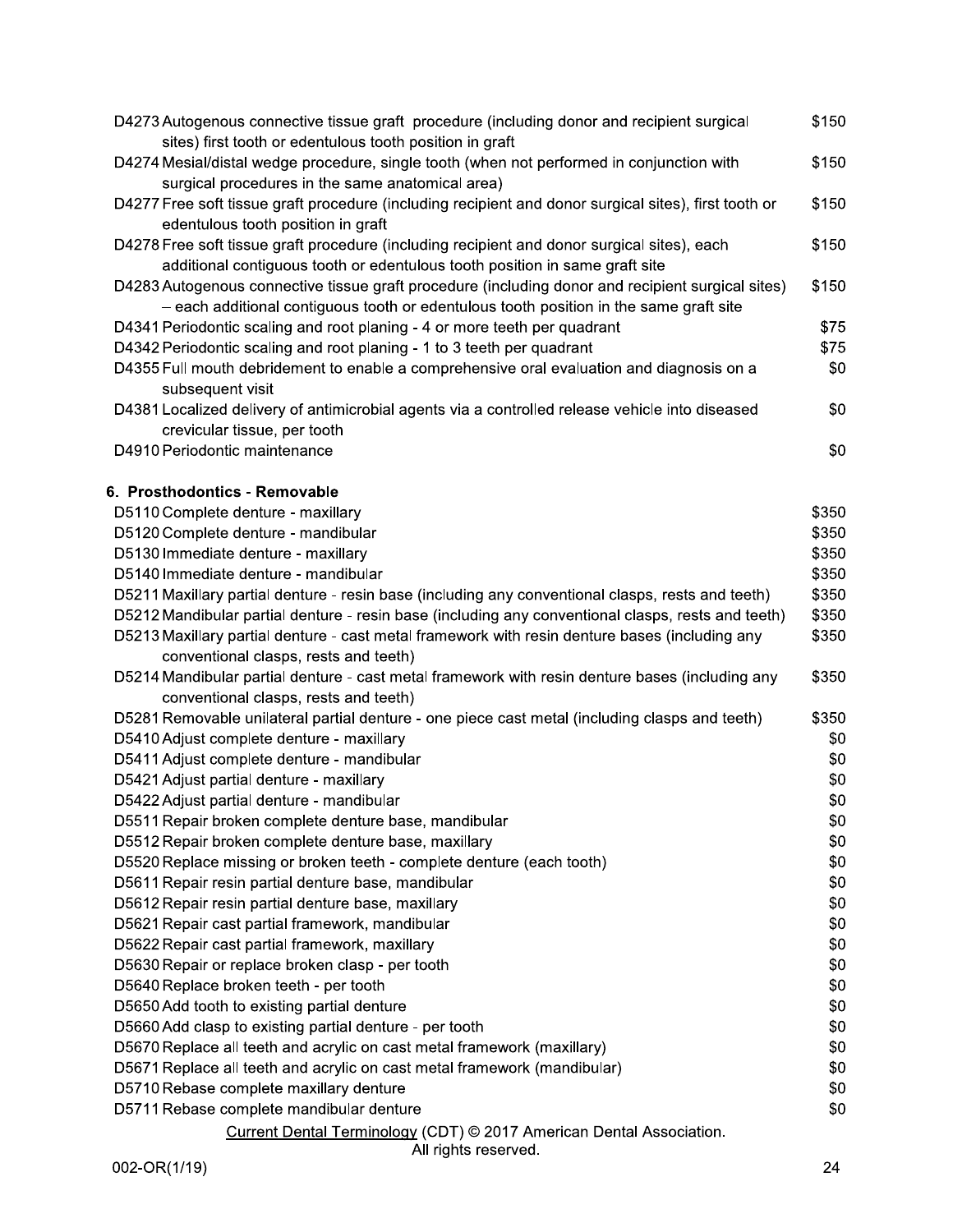| D5720 Rebase maxillary partial denture                     | \$0   |
|------------------------------------------------------------|-------|
| D5721 Rebase mandibular partial denture                    | \$0   |
| D5730 Reline complete maxillary denture (chairside)        | \$0   |
| D5731 Reline complete mandibular denture (chairside)       | \$0   |
| D5740 Reline maxillary partial denture (chairside)         | \$0   |
| D5741 Reline mandibular partial denture (chairside)        | \$0   |
| D5750 Reline complete maxillary denture (laboratory)       | \$0   |
| D5751 Reline complete mandibular denture (laboratory)      | \$0   |
| D5760 Reline maxillary partial denture (laboratory)        | \$0   |
| D5761 Reline mandibular partial denture (laboratory)       | \$0   |
| D5810 Interim complete denture (maxillary)                 | \$175 |
| D5811 Interim complete denture (mandibular)                | \$175 |
| D5820 Interim partial denture (maxillary)                  | \$175 |
| D5821 Interim partial denture (mandibular)                 | \$175 |
| D5850 Tissue conditioning, maxillary                       | \$0   |
| D5851 Tissue conditioning, mandibular                      | \$0   |
| D5863 Overdenture - complete maxillary                     | \$350 |
| D5864 Overdenture - partial maxillary                      | \$350 |
| D5865 Overdenture – complete mandibular                    | \$350 |
| D5866 Overdenture - partial mandibular                     | \$350 |
| D5986 Fluoride gel carrier                                 | \$0   |
| 7. Prosthodontics - Fixed                                  |       |
| D6210 Pontic - cast high noble metal                       | \$250 |
| D6240 Pontic - porcelain fused to high noble metal         | \$250 |
| D6241 Pontic - porcelain fused to predominantly base metal | \$250 |
|                                                            |       |

| D6545 Retainer - cast metal for resin bonded fixed prosthesis                   | \$250     |
|---------------------------------------------------------------------------------|-----------|
| D6720 Retainer crown - resin with high noble metal                              | \$250     |
| D6750 Retainer crown - porcelain fused to high noble metal                      | \$250     |
| D6780 Retainer crown - 34 cast high noble metal                                 | \$250     |
| D6790 Retainer crown - full cast high noble metal                               | \$250     |
| D6930 Re-cement or re-bond fixed partial denture                                | <b>SO</b> |
| D6980 Fixed partial denture repair necessitated by restorative material failure | \$0       |
|                                                                                 |           |

# 8. Oral Surgery

| D7111 Extraction, coronal remnants - primary tooth                                           | \$10 |
|----------------------------------------------------------------------------------------------|------|
| D7140 Extraction, erupted tooth or exposed root (elevation and/or forceps removal)           | \$10 |
| D7210 Extraction, erupted tooth requiring removal of bone and/or sectioning of tooth, and    | \$85 |
| including elevation of mucoperiosteal flap if indicated                                      |      |
| D7220 Removal of impacted tooth - soft tissue                                                | \$85 |
| D7230 Removal of impacted tooth - partially bony                                             | \$85 |
| D7240 Removal of impacted tooth - completely bony                                            | \$85 |
| D7241 Removal of impacted tooth - completely bony, with unusual surgical complications       | \$85 |
| D7250 Removal of residual tooth roots (cutting procedure)                                    | \$85 |
| D7260 Oroantral fistula closure                                                              | \$85 |
| D7261 Primary closure of a sinus perforation                                                 | \$85 |
| D7270 Tooth reimplantation and/or stabilization of accidentally evulsed or displaced tooth   | \$85 |
| D7280 Exposure of an unerupted tooth                                                         | \$85 |
| D7283 Placement of device to facilitate eruption of impacted tooth                           | \$85 |
| Current Dental Terminology (CDT) © 2017 American Dental Association.<br>All rights reserved. |      |
|                                                                                              |      |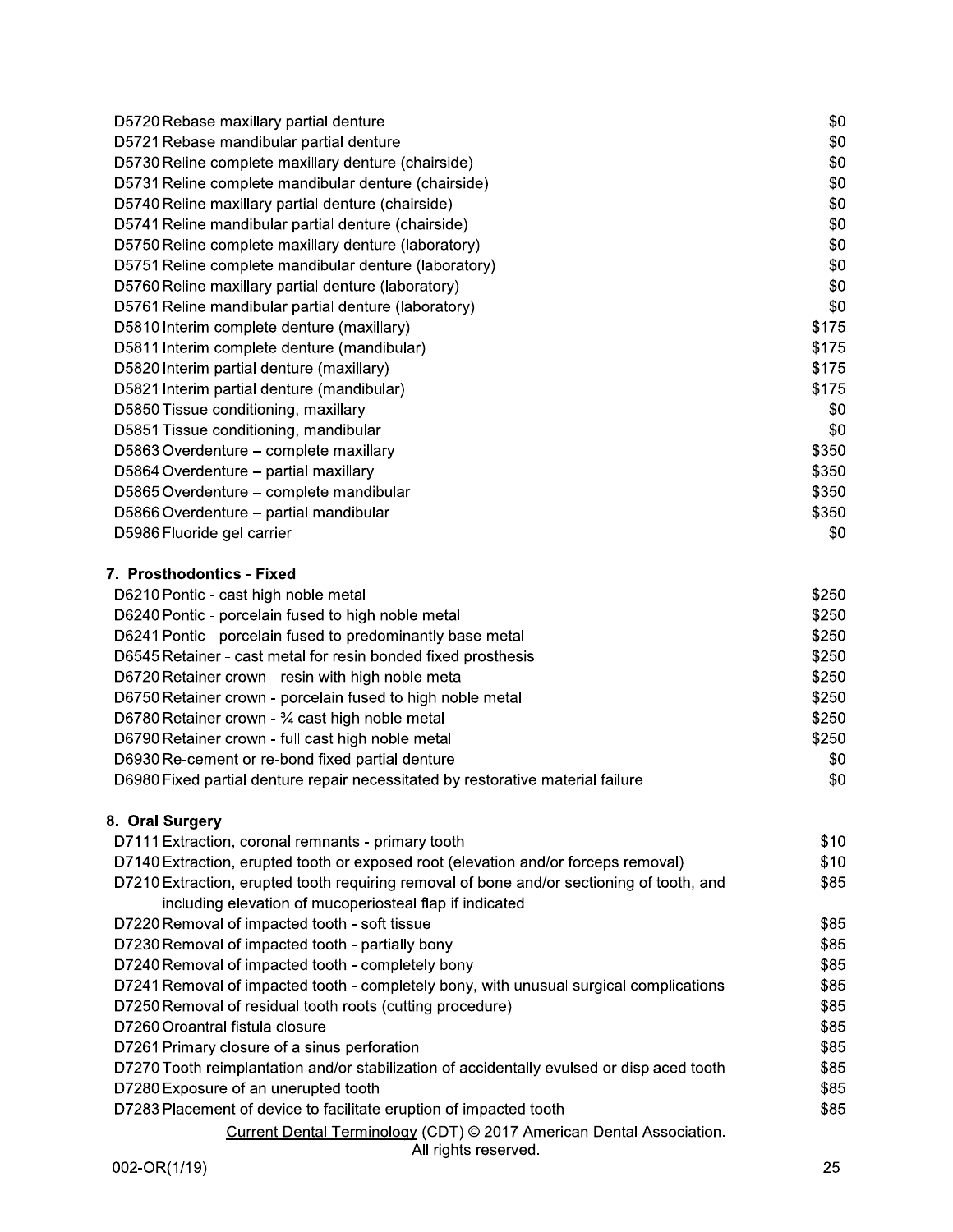| D7291 Transseptal fiberotomy/supra crestal fiberotomy, by report                                             | \$85     |
|--------------------------------------------------------------------------------------------------------------|----------|
| D7310 Alveoloplasty in conjunction with extractions - 4 or more teeth or tooth spaces, per                   | \$0      |
| quadrant                                                                                                     |          |
| D7311 Alveoloplasty in conjunction with extractions - 1 to 3 teeth or tooth spaces, per quadrant             | \$0      |
| D7320 Alveoloplasty not in conjunction with extractions - 4 or more teeth or tooth spaces, per               | \$0      |
| quadrant                                                                                                     |          |
| D7321 Alveoloplasty not in conjunction with extractions - 1 to 3 teeth or tooth spaces, per quadrant         | \$0      |
| D7340 Vestibuloplasty - ridge extension (secondary epithelialization)                                        | \$85     |
| D7350 Vestibuloplasty - ridge extension (including soft tissue grafts, muscle reattachment,                  | \$85     |
| revision of soft tissue attachment and management of hypertrophied and hyperplastic                          |          |
| tissue)                                                                                                      |          |
| D7471 Removal of lateral exostosis (maxilla or mandible)                                                     | \$85     |
| D7510 Incision & drainage of abscess - intraoral soft tissue                                                 | \$0      |
| D7520 Incision & drainage of abscess - extraoral soft tissue                                                 | \$0      |
| D7530 Removal of foreign body from mucosa, skin or subcutaneous alveolar tissue                              | \$0      |
| D7540 Removal of reaction producing foreign bodies, musculoskeletal system                                   | \$0      |
| D7550 Partial ostectomy/sequestrectomy for removal of non-vital bone                                         | \$0      |
| D7670 Alveolus - closed reduction, may include stabilization of teeth                                        | \$0      |
| D7910 Suture of recent small wounds up to 5 cm                                                               | \$0      |
| D7911 Complicated suture - up to 5 cm                                                                        | \$0      |
| D7953 Bone replacement graft for ridge preservation - per site                                               | \$85     |
| D7960 Frenulectomy - also known as frenectomy or frenotomy - separate procedure not incidental<br>to another | \$85     |
| D7970 Excision of hyperplastic tissue - per arch                                                             | \$85     |
| D7971 Excision of pericoronal gingiva                                                                        | \$85     |
| 9. Adjunctive General Services                                                                               |          |
| D9110 Palliative (emergency) treatment of dental pain - minor procedure                                      | \$0      |
| D9120 Fixed partial denture sectioning                                                                       | \$0      |
| D9230 Inhalation of nitrous oxide/analgesia, anxiolysis                                                      | \$40     |
| D9310 Consultation - diagnostic service provided by dentist or physician other than requesting               | \$0      |
| dentist or physician                                                                                         |          |
| D9420 Hospital or ambulatory surgical center call                                                            | \$125    |
| D9430 Office visit for observation (during regularly scheduled hours) - no other services performed          | \$0      |
| D9440 Office visit - after regularly scheduled hours                                                         | \$20     |
| D9910 Application of desensitizing medicament                                                                | \$0      |
| D9911 Application of desensitizing resin for cervical and/or root surface, per tooth                         | \$0      |
| D9951 Occlusal adjustment - limited                                                                          | \$0      |
| D9970 Enamel microabrasion                                                                                   | \$0      |
| Out of Area Emergency Reimbursement<br>All charges in excess                                                 |          |
| (The Enrollee is reimbursed up to \$100 per visit.)                                                          | of \$100 |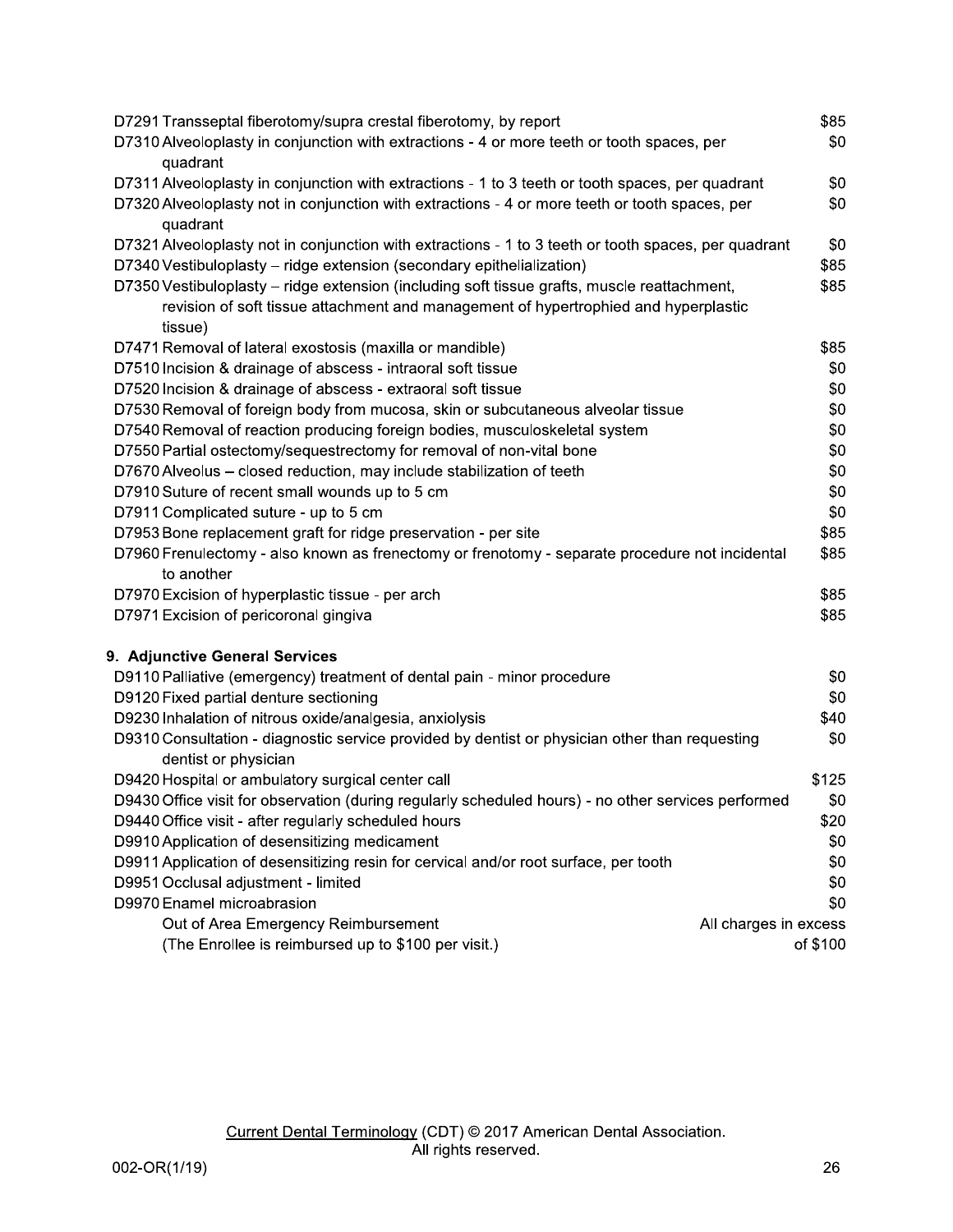## **Appendix B - Orthodontic Treatment**

#### $1.$ **General Provisions.**

- a. Orthodontic treatment is covered only if the Participating Provider prepares the treatment plan prior to starting treatment. The treatment plan is based on an examination that must take place while the Enrollee is covered under the Contract. The examination must show a diagnosis of an abnormal occlusion that can be corrected by orthodontic treatment.
- b. The Enrollee must remain covered under the Contract for the entire length of treatment. The Enrollee must follow the post-treatment plan and keep all appointments after the Enrollee is de-banded to avoid additional Copayments.
- c. Copayments may be adjusted based upon the services necessary to complete the treatment if orthodontic treatment is started prior to the effective date of coverage.
- d. The Copayment may be prorated if coverage terminates prior to completion of treatment. The services necessary to complete treatment are based on the Reasonable Cash Value after coverage terminates.
- e. The Enrollee is responsible for payment of the Copayments listed below for pre-orthodontic and orthodontic services. The Pre-Orthodontic Service Copayments are credited towards the Orthodontic Service Copayment due if the Enrollee accepts the treatment plan. The Copayment for limited orthodontic treatment may be prorated based on the treatment plan.
- f. The General Office Visit Copayment listed in Appendix A is charged at each visit for orthodontic treatment. Services provided in connection with orthodontic treatment are subject to the Service Copayments listed in Appendix A.

#### $2.$ Pre-Orthodontic Service Copayment.

#### $3<sub>1</sub>$ **Orthodontic Service Copayment.**

| The following orthodontic procedures are Covered Services under this benefit: |  |
|-------------------------------------------------------------------------------|--|
| D8020 Limited orthodontic treatment of the transitional dentition             |  |
| D8030 Limited orthodontic treatment of the adolescent dentition               |  |
| D8040 Limited orthodontic treatment of the adult dentition                    |  |
| D8060 Interceptive orthodontic treatment of the transitional dentition        |  |
| D8070 Comprehensive orthodontic treatment of the transitional dentition       |  |
| D8080 Comprehensive orthodontic treatment of the adolescent dentition         |  |
| D8090 Comprehensive orthodontic treatment of the adult dentition              |  |
|                                                                               |  |